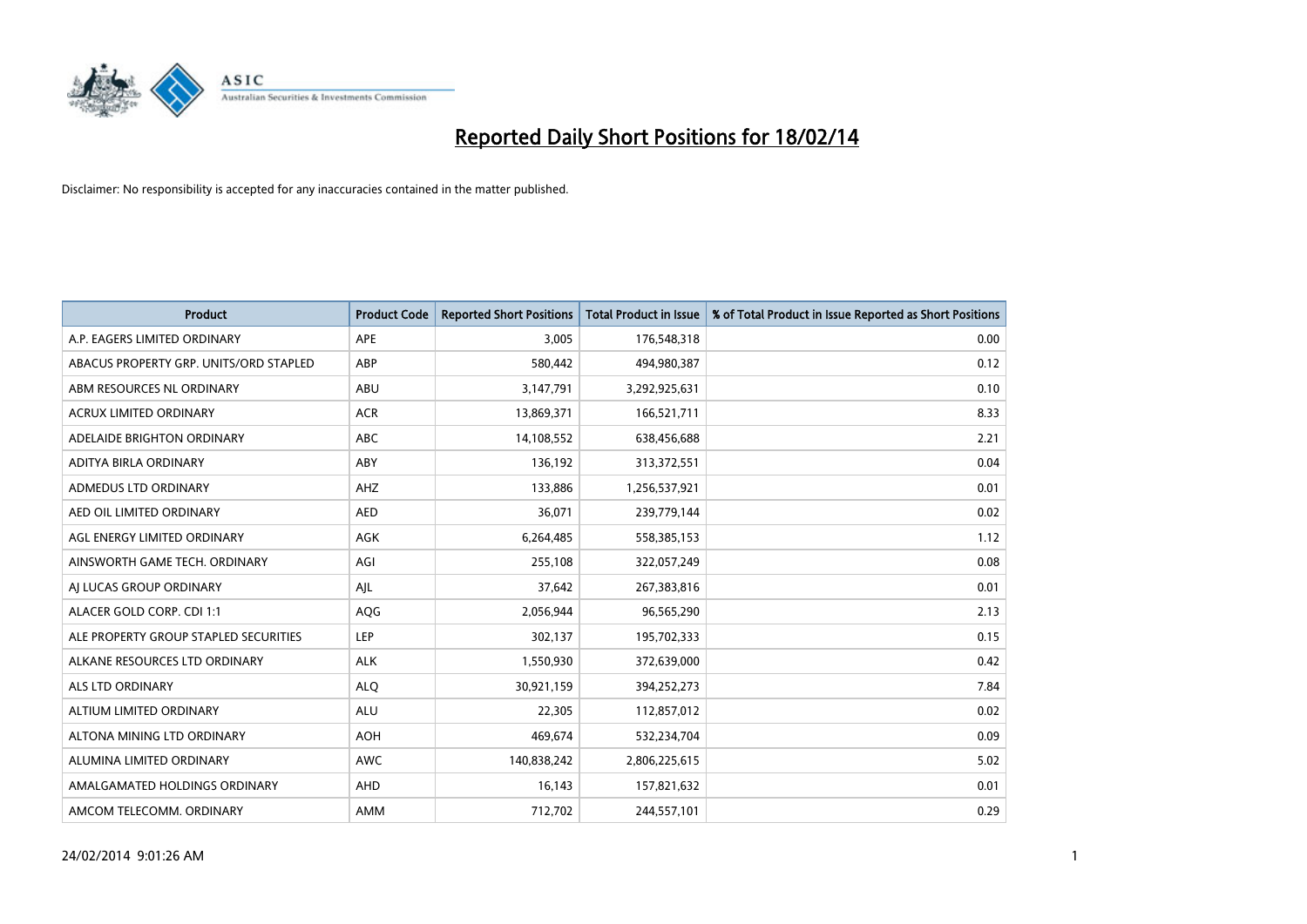

| <b>Product</b>                            | <b>Product Code</b> | <b>Reported Short Positions</b> | <b>Total Product in Issue</b> | % of Total Product in Issue Reported as Short Positions |
|-------------------------------------------|---------------------|---------------------------------|-------------------------------|---------------------------------------------------------|
| AMCOR LIMITED ORDINARY                    | AMC                 | 7,865,467                       | 1,206,684,923                 | 0.65                                                    |
| AMP LIMITED ORDINARY                      | AMP                 | 35,899,787                      | 2,957,737,964                 | 1.21                                                    |
| ANSELL LIMITED ORDINARY                   | <b>ANN</b>          | 2,684,792                       | 152,762,142                   | 1.76                                                    |
| ANTARES ENERGY LTD ORDINARY               | AZZ                 | 1,000,705                       | 255,000,000                   | 0.39                                                    |
| ANZ BANKING GRP LTD ORDINARY              | ANZ                 | 6,169,260                       | 2,744,102,108                 | 0.22                                                    |
| APA GROUP STAPLED SECURITIES              | <b>APA</b>          | 23,186,172                      | 835,750,807                   | 2.77                                                    |
| APN NEWS & MEDIA ORDINARY                 | <b>APN</b>          | 16,261,406                      | 661,526,586                   | 2.46                                                    |
| AQUARIUS PLATINUM. ORDINARY               | <b>AQP</b>          | 7,089,165                       | 487,782,536                   | 1.45                                                    |
| AQUILA RESOURCES ORDINARY                 | <b>AQA</b>          | 13,736,580                      | 411,804,442                   | 3.34                                                    |
| ARAFURA RESOURCE LTD ORDINARY             | <b>ARU</b>          | 38,000                          | 441,270,644                   | 0.01                                                    |
| ARB CORPORATION ORDINARY                  | <b>ARP</b>          | 1,623,332                       | 72,481,302                    | 2.24                                                    |
| ARDENT LEISURE GROUP STAPLED SECURITIES   | AAD                 | 2,637,957                       | 405,055,708                   | 0.65                                                    |
| ARENA REIT. ORDINARY UNITS                | <b>ARF</b>          | 7,000                           | 211,495,653                   | 0.00                                                    |
| ARISTOCRAT LEISURE ORDINARY               | ALL                 | 8,047,105                       | 551,418,047                   | 1.46                                                    |
| ARRIUM LTD ORDINARY                       | ARI                 | 26,890,244                      | 1,361,469,008                 | 1.98                                                    |
| ASCIANO LIMITED ORDINARY                  | <b>AIO</b>          | 6,474,168                       | 975,385,664                   | 0.66                                                    |
| ASG GROUP LIMITED ORDINARY                | ASZ                 | 710,260                         | 206,720,839                   | 0.34                                                    |
| ASPEN GROUP ORD/UNITS STAPLED             | <b>APZ</b>          | 62,752                          | 119,946,366                   | 0.05                                                    |
| ASTRO JAP PROP GROUP STAPLED US PROHIBIT. | AJA                 | 10,328                          | 67,211,752                    | 0.02                                                    |
| ASX LIMITED ORDINARY                      | ASX                 | 3,610,150                       | 193,595,162                   | 1.86                                                    |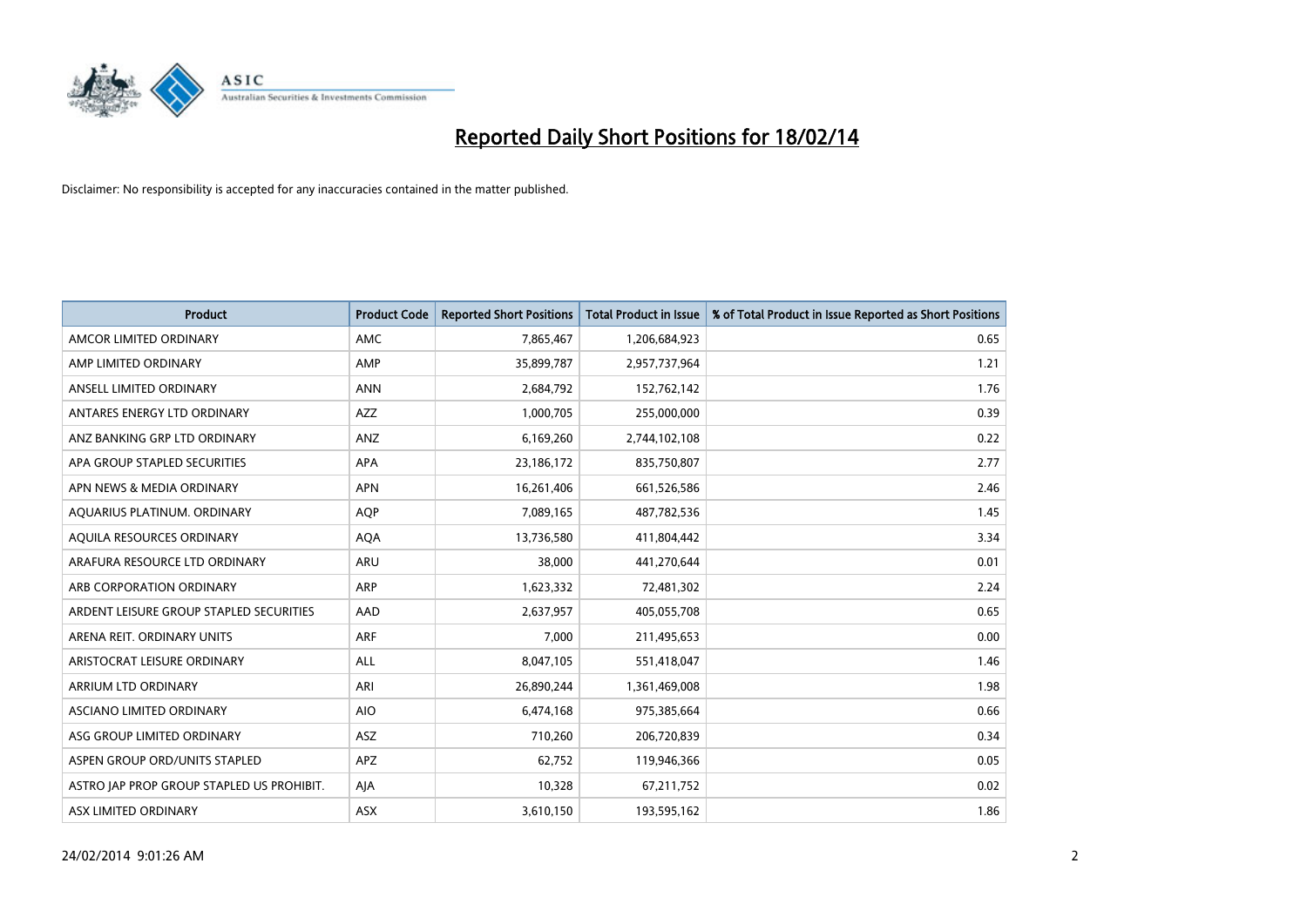

| <b>Product</b>                       | <b>Product Code</b> | <b>Reported Short Positions</b> | <b>Total Product in Issue</b> | % of Total Product in Issue Reported as Short Positions |
|--------------------------------------|---------------------|---------------------------------|-------------------------------|---------------------------------------------------------|
| ATLAS IRON LIMITED ORDINARY          | AGO                 | 77,227,764                      | 915,496,158                   | 8.44                                                    |
| AURIZON HOLDINGS LTD ORDINARY        | AZJ                 | 6,987,598                       | 2,137,284,503                 | 0.33                                                    |
| <b>AURORA OIL &amp; GAS ORDINARY</b> | <b>AUT</b>          | 3,621,833                       | 448,785,778                   | 0.81                                                    |
| AUSDRILL LIMITED ORDINARY            | ASL                 | 24,147,635                      | 312,277,224                   | 7.73                                                    |
| AUSENCO LIMITED ORDINARY             | AAX                 | 1,546,570                       | 168,449,799                   | 0.92                                                    |
| <b>AUSTAL LIMITED ORDINARY</b>       | ASB                 | 448,089                         | 346,379,377                   | 0.13                                                    |
| AUSTBROKERS HOLDINGS ORDINARY        | <b>AUB</b>          | 729                             | 59,642,171                    | 0.00                                                    |
| AUSTIN ENGINEERING ORDINARY          | ANG                 | 522,928                         | 84,274,004                    | 0.62                                                    |
| AUSTRALAND PROPERTY STAPLED SECURITY | <b>ALZ</b>          | 2,362,500                       | 578,324,670                   | 0.41                                                    |
| AUSTRALIAN AGRICULT, ORDINARY        | <b>AAC</b>          | 4,028,309                       | 532,294,404                   | 0.76                                                    |
| AUSTRALIAN FOUNDAT. ORDINARY         | AFI                 | 1,160                           | 1,042,757,713                 | 0.00                                                    |
| AUSTRALIAN INFR LTD ORDINARY         | <b>AIX</b>          | 20,098                          | 620,733,944                   | 0.00                                                    |
| AUSTRALIAN PHARM, ORDINARY           | API                 | 10,162,210                      | 488,115,883                   | 2.08                                                    |
| AUTOMOTIVE HOLDINGS ORDINARY         | AHE                 | 369,651                         | 260,579,682                   | 0.14                                                    |
| AVEO GROUP STAPLED SECURITIES        | AOG                 | 10,439,087                      | 500,111,460                   | 2.09                                                    |
| AWE LIMITED ORDINARY                 | AWE                 | 647,122                         | 522,696,385                   | 0.12                                                    |
| <b>AZONTO PET LTD ORDINARY</b>       | APY                 | 1                               | 1,158,625,100                 | 0.00                                                    |
| BANDANNA ENERGY ORDINARY             | <b>BND</b>          | 22,037,157                      | 528,481,199                   | 4.17                                                    |
| BANK OF OUEENSLAND, ORDINARY         | <b>BOQ</b>          | 3,454,758                       | 322,566,581                   | 1.07                                                    |
| <b>BANNERMAN RESOURCES ORDINARY</b>  | <b>BMN</b>          | 394,334                         | 322,885,298                   | 0.12                                                    |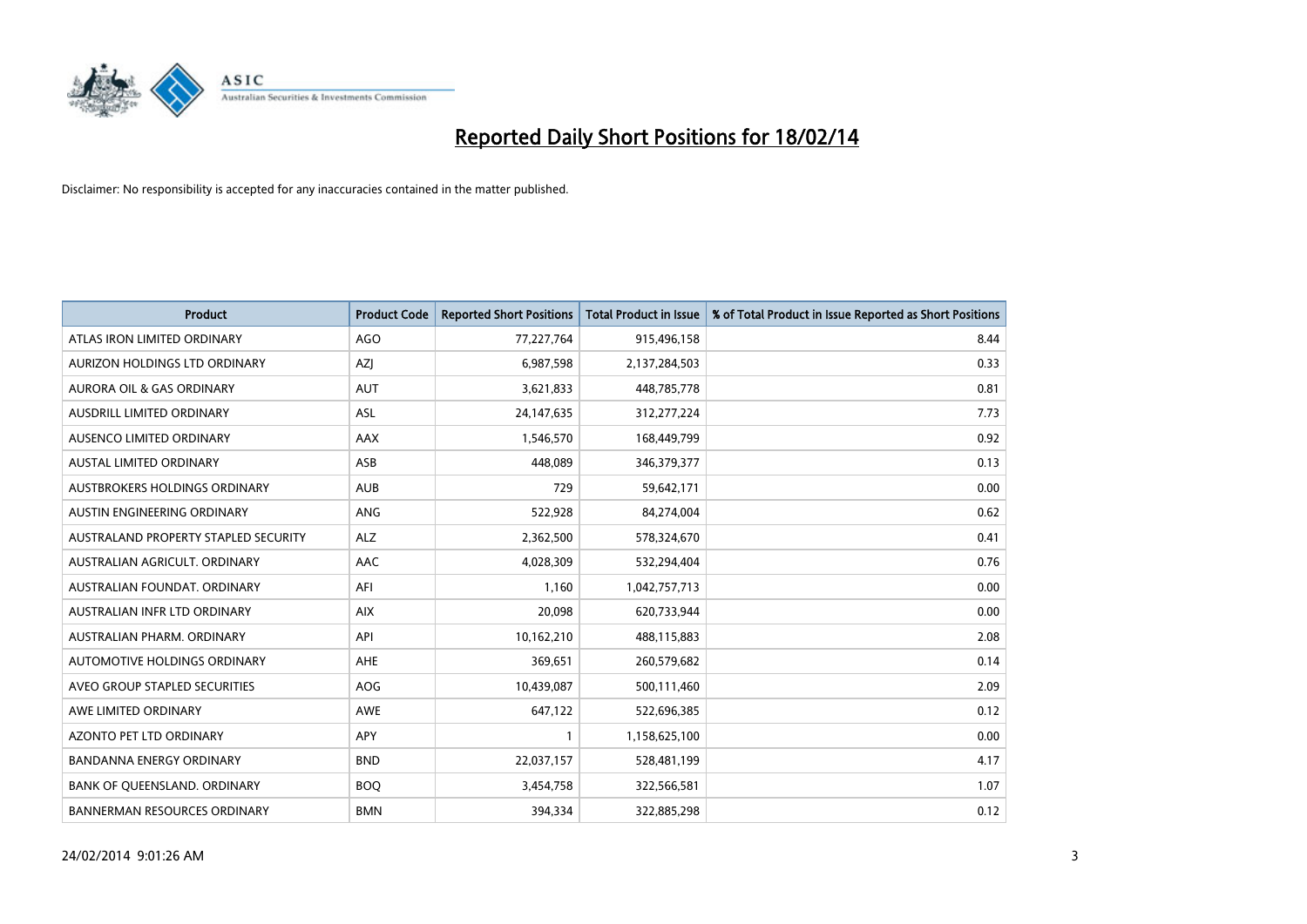

| <b>Product</b>                         | <b>Product Code</b> | <b>Reported Short Positions</b> | <b>Total Product in Issue</b> | % of Total Product in Issue Reported as Short Positions |
|----------------------------------------|---------------------|---------------------------------|-------------------------------|---------------------------------------------------------|
| <b>BASE RES LIMITED ORDINARY</b>       | <b>BSE</b>          | 6,773,795                       | 561,840,029                   | 1.21                                                    |
| BATHURST RES LTD. ORDINARY             | <b>BRL</b>          | 15,759,746                      | 821,457,725                   | 1.92                                                    |
| <b>BC IRON LIMITED ORDINARY</b>        | <b>BCI</b>          | 314,820                         | 123,928,630                   | 0.25                                                    |
| BEACH ENERGY LIMITED ORDINARY          | <b>BPT</b>          | 18,328,417                      | 1,278,348,742                 | 1.43                                                    |
| BEADELL RESOURCE LTD ORDINARY          | <b>BDR</b>          | 40,347,514                      | 790,777,280                   | 5.10                                                    |
| <b>BEGA CHEESE LTD ORDINARY</b>        | <b>BGA</b>          | 229,236                         | 152,245,802                   | 0.15                                                    |
| BENDIGO AND ADELAIDE ORDINARY          | <b>BEN</b>          | 12,378,835                      | 410,010,013                   | 3.02                                                    |
| BENTHAM IMF LTD ORDINARY               | <b>IMF</b>          | 3,556,879                       | 164,380,143                   | 2.16                                                    |
| BERKELEY RESOURCES ORDINARY            | <b>BKY</b>          | 31,000                          | 180,361,323                   | 0.02                                                    |
| <b>BHP BILLITON LIMITED ORDINARY</b>   | <b>BHP</b>          | 6,889,030                       | 3,211,691,105                 | 0.21                                                    |
| <b>BILLABONG ORDINARY</b>              | <b>BBG</b>          | 10,398,347                      | 809,998,300                   | 1.28                                                    |
| <b>BLACKMORES LIMITED ORDINARY</b>     | BKL                 | 11,288                          | 17,046,032                    | 0.07                                                    |
| BLACKTHORN RESOURCES ORD US PROHIBITED | <b>BTR</b>          | 591,770                         | 164,285,950                   | 0.36                                                    |
| <b>BLUESCOPE STEEL LTD ORDINARY</b>    | <b>BSL</b>          | 6,151,389                       | 558,733,728                   | 1.10                                                    |
| <b>BOART LONGYEAR ORDINARY</b>         | <b>BLY</b>          | 34,754,875                      | 461,163,412                   | 7.54                                                    |
| <b>BOOM LOGISTICS ORDINARY</b>         | <b>BOL</b>          | 99,999                          | 474,868,764                   | 0.02                                                    |
| BORAL LIMITED. ORDINARY                | <b>BLD</b>          | 39,970,985                      | 778,739,826                   | 5.13                                                    |
| <b>BRADKEN LIMITED ORDINARY</b>        | <b>BKN</b>          | 19,323,536                      | 169,240,662                   | 11.42                                                   |
| <b>BRAMBLES LIMITED ORDINARY</b>       | <b>BXB</b>          | 1,068,584                       | 1,561,912,409                 | 0.07                                                    |
| BREVILLE GROUP LTD ORDINARY            | <b>BRG</b>          | 2,772,659                       | 130,095,322                   | 2.13                                                    |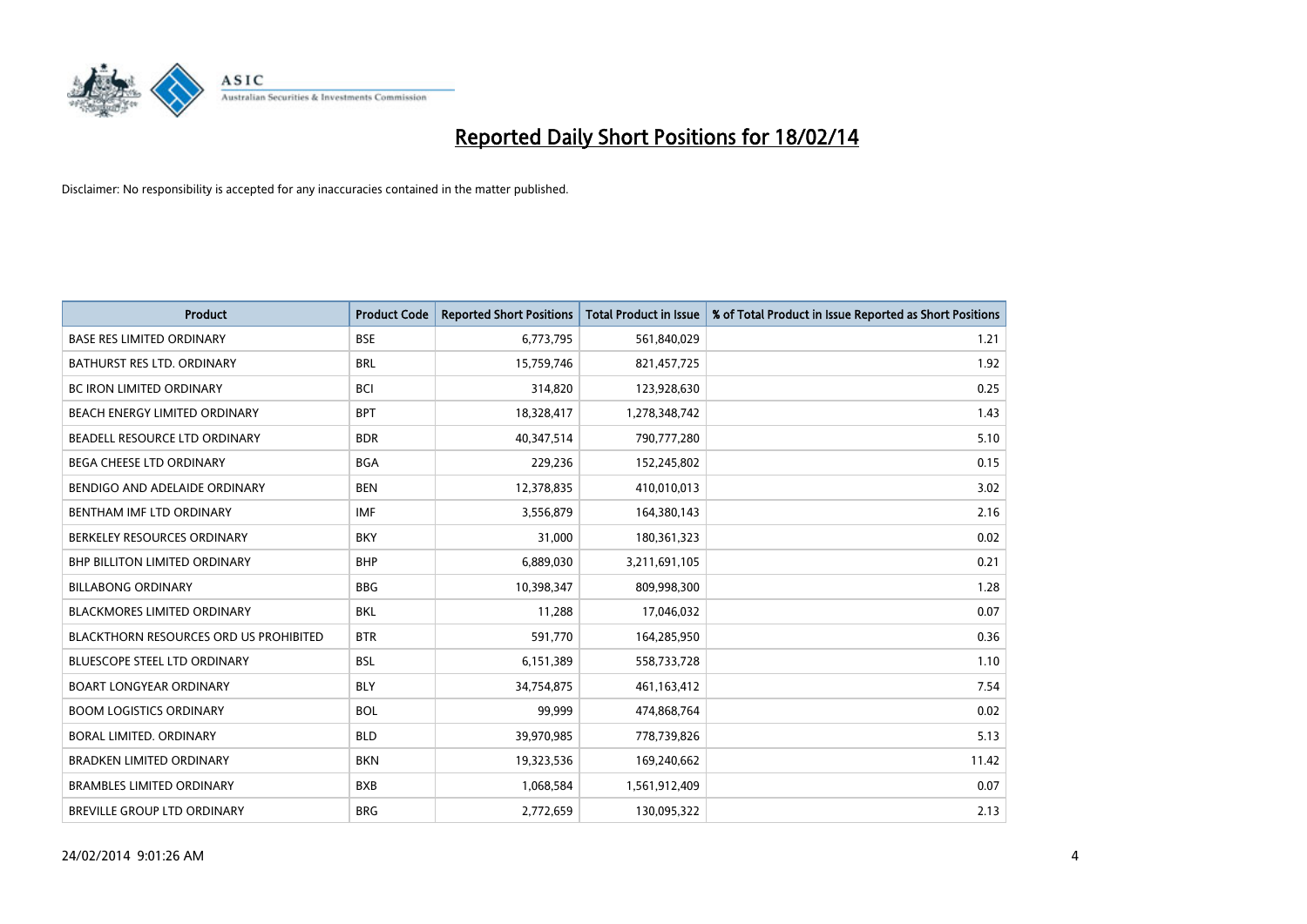

| <b>Product</b>                          | <b>Product Code</b> | <b>Reported Short Positions</b> | <b>Total Product in Issue</b> | % of Total Product in Issue Reported as Short Positions |
|-----------------------------------------|---------------------|---------------------------------|-------------------------------|---------------------------------------------------------|
| <b>BRICKWORKS LIMITED ORDINARY</b>      | <b>BKW</b>          | 53,034                          | 148,038,996                   | 0.04                                                    |
| BT INVESTMENT MNGMNT ORDINARY           | <b>BTT</b>          | 105,408                         | 282,727,073                   | 0.04                                                    |
| <b>BURU ENERGY ORDINARY</b>             | <b>BRU</b>          | 14,284,782                      | 298,505,530                   | 4.79                                                    |
| <b>BWP TRUST ORDINARY UNITS</b>         | <b>BWP</b>          | 4,701,065                       | 627,165,919                   | 0.75                                                    |
| CABCHARGE AUSTRALIA ORDINARY            | CAB                 | 12,880,862                      | 120,430,683                   | 10.70                                                   |
| CALTEX AUSTRALIA ORDINARY               | <b>CTX</b>          | 1,546,526                       | 270,000,000                   | 0.57                                                    |
| CAPE LAMBERT RES LTD ORDINARY           | <b>CFE</b>          | 19,764                          | 667,938,887                   | 0.00                                                    |
| CARDNO LIMITED ORDINARY                 | CDD                 | 7,215,504                       | 146,779,250                   | 4.92                                                    |
| <b>CARINDALE PROPERTY UNIT</b>          | <b>CDP</b>          | 434                             | 70,000,000                    | 0.00                                                    |
| CARNARVON PETROLEUM ORDINARY            | <b>CVN</b>          | 12,220                          | 986,565,952                   | 0.00                                                    |
| CARSALES.COM LTD ORDINARY               | <b>CRZ</b>          | 7,207,658                       | 237,773,965                   | 3.03                                                    |
| <b>CASH CONVERTERS ORDINARY</b>         | CCV                 | 8,089,351                       | 426,302,767                   | 1.90                                                    |
| CEDAR WOODS PROP. ORDINARY              | <b>CWP</b>          | 69,128                          | 73,732,683                    | 0.09                                                    |
| CENTRAL PETROLEUM ORDINARY              | <b>CTP</b>          | 363,954                         | 309,219,473                   | 0.12                                                    |
| CFS RETAIL TRUST GRP STAPLED SECURITIES | <b>CFX</b>          | 53,473,725                      | 3,018,050,810                 | 1.77                                                    |
| CHALLENGER DIV.PRO. STAPLED UNITS       | <b>CDI</b>          | 5,205                           | 214,101,013                   | 0.00                                                    |
| CHALLENGER LIMITED ORDINARY             | <b>CGF</b>          | 1,224,683                       | 530,862,585                   | 0.23                                                    |
| CHARTER HALL GROUP STAPLED US PROHIBIT. | <b>CHC</b>          | 644,266                         | 309,358,198                   | 0.21                                                    |
| <b>CHARTER HALL RETAIL UNITS</b>        | <b>COR</b>          | 10,595,376                      | 365,082,785                   | 2.90                                                    |
| <b>CHORUS LIMITED ORDINARY</b>          | <b>CNU</b>          | 245,208                         | 396,369,767                   | 0.06                                                    |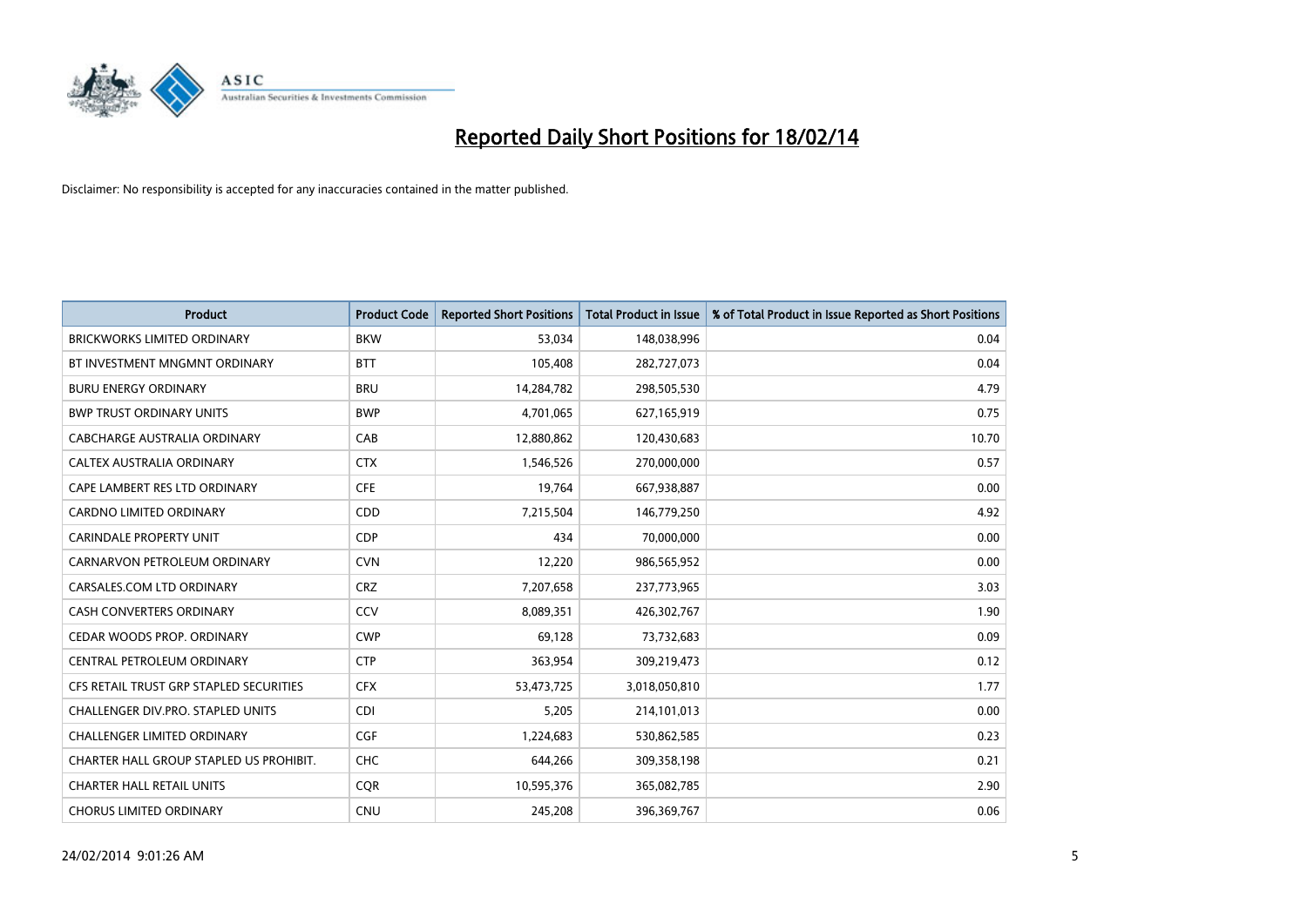

| <b>Product</b>                          | <b>Product Code</b> | <b>Reported Short Positions</b> | <b>Total Product in Issue</b> | % of Total Product in Issue Reported as Short Positions |
|-----------------------------------------|---------------------|---------------------------------|-------------------------------|---------------------------------------------------------|
| CITIGOLD CORP LTD ORDINARY              | <b>CTO</b>          | 153,427                         | 1,495,764,906                 | 0.01                                                    |
| CLINUVEL PHARMACEUT. ORDINARY           | <b>CUV</b>          | 600                             | 38,217,038                    | 0.00                                                    |
| COAL OF AFRICA LTD ORDINARY             | <b>CZA</b>          | 426                             | 1,048,368,613                 | 0.00                                                    |
| <b>COALSPUR MINES LTD ORDINARY</b>      | CPL                 | 7,178,530                       | 641,394,435                   | 1.12                                                    |
| <b>COBAR CONSOLIDATED ORDINARY</b>      | CCU                 | 100,000                         | 329,715,353                   | 0.03                                                    |
| COCA-COLA AMATIL ORDINARY               | <b>CCL</b>          | 15,555,951                      | 763,590,249                   | 2.04                                                    |
| <b>COCHLEAR LIMITED ORDINARY</b>        | <b>COH</b>          | 8,989,628                       | 57,062,020                    | 15.75                                                   |
| <b>COCKATOO COAL ORDINARY</b>           | <b>COK</b>          | 167,987                         | 4,514,548,852                 | 0.00                                                    |
| <b>CODAN LIMITED ORDINARY</b>           | <b>CDA</b>          | 414,494                         | 176,969,924                   | 0.23                                                    |
| <b>COFFEY INTERNATIONAL ORDINARY</b>    | COF                 | 18,921                          | 255,833,165                   | 0.01                                                    |
| <b>COKAL LTD ORDINARY</b>               | <b>CKA</b>          | 13,650                          | 471,103,926                   | 0.00                                                    |
| <b>COLLECTION HOUSE ORDINARY</b>        | <b>CLH</b>          | 1,609,025                       | 128,969,148                   | 1.25                                                    |
| COLLINS FOODS LTD ORDINARY              | <b>CKF</b>          | 20,379                          | 93,000,003                    | 0.02                                                    |
| COMMONWEALTH BANK, ORDINARY             | <b>CBA</b>          | 11,891,529                      | 1,611,928,836                 | 0.74                                                    |
| <b>COMMONWEALTH PROP ORDINARY UNITS</b> | <b>CPA</b>          | 17,584,112                      | 2,347,003,413                 | 0.75                                                    |
| <b>COMPASS RESOURCES ORDINARY</b>       | <b>CMR</b>          | 7,472                           | 1,403,744,100                 | 0.00                                                    |
| <b>COMPUTERSHARE LTD ORDINARY</b>       | <b>CPU</b>          | 11,290,191                      | 556,203,079                   | 2.03                                                    |
| <b>COOPER ENERGY LTD ORDINARY</b>       | <b>COE</b>          | 2,299                           | 329,235,509                   | 0.00                                                    |
| <b>CORP TRAVEL LIMITED ORDINARY</b>     | <b>CTD</b>          | 61,866                          | 89,890,762                    | 0.07                                                    |
| <b>COVER-MORE GRP LTD ORDINARY</b>      | <b>CVO</b>          | 1,133,000                       | 317,750,000                   | 0.36                                                    |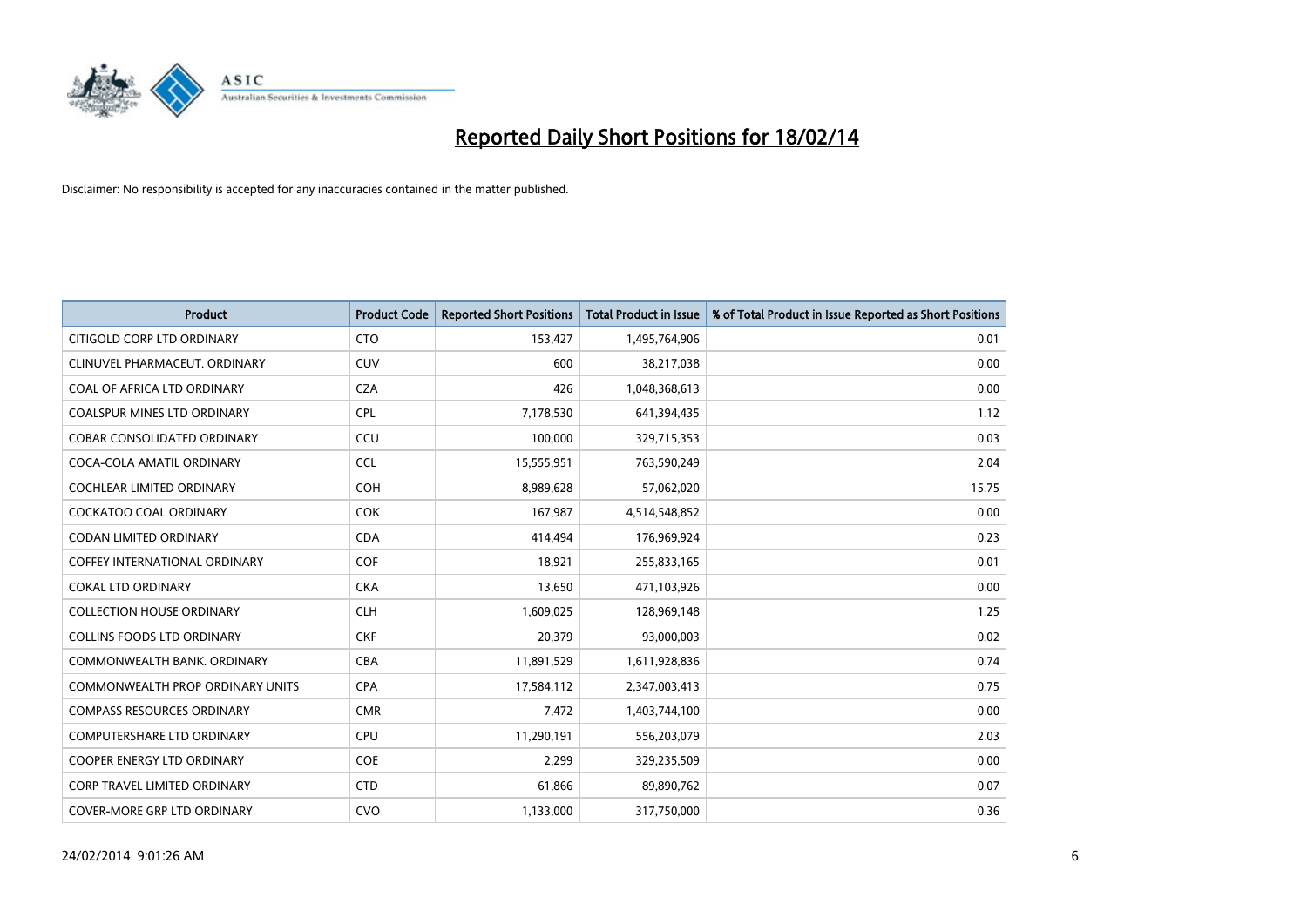

| <b>Product</b>                       | <b>Product Code</b> | <b>Reported Short Positions</b> | <b>Total Product in Issue</b> | % of Total Product in Issue Reported as Short Positions |
|--------------------------------------|---------------------|---------------------------------|-------------------------------|---------------------------------------------------------|
| <b>CREDIT CORP GROUP ORDINARY</b>    | CCP                 | 203,084                         | 46,131,882                    | 0.44                                                    |
| CROMWELL PROP STAPLED SECURITIES     | <b>CMW</b>          | 16,315,552                      | 1,721,483,143                 | 0.95                                                    |
| <b>CROWE HORWATH AUS ORDINARY</b>    | <b>CRH</b>          | 594,523                         | 273,005,429                   | 0.22                                                    |
| CROWN RESORTS LTD ORDINARY           | <b>CWN</b>          | 2,718,564                       | 728,394,185                   | 0.37                                                    |
| <b>CSG LIMITED ORDINARY</b>          | <b>CSV</b>          | 807                             | 278,973,075                   | 0.00                                                    |
| <b>CSL LIMITED ORDINARY</b>          | <b>CSL</b>          | 785,720                         | 484,113,980                   | 0.16                                                    |
| <b>CSR LIMITED ORDINARY</b>          | <b>CSR</b>          | 16,449,184                      | 506,000,315                   | 3.25                                                    |
| <b>CUDECO LIMITED ORDINARY</b>       | CDU                 | 7,600,697                       | 234,033,408                   | 3.25                                                    |
| DART ENERGY LTD ORDINARY             | <b>DTE</b>          | 4,663,446                       | 1,108,752,733                 | 0.42                                                    |
| DATA#3 LIMITED ORDINARY              | <b>DTL</b>          | 185,181                         | 153,974,950                   | 0.12                                                    |
| DAVID JONES LIMITED ORDINARY         | <b>DJS</b>          | 34,972,774                      | 537,137,845                   | 6.51                                                    |
| <b>DECMIL GROUP LIMITED ORDINARY</b> | <b>DCG</b>          | 2,747,838                       | 168,657,794                   | 1.63                                                    |
| DEEP YELLOW LIMITED ORDINARY         | <b>DYL</b>          | 10,002                          | 1,614,056,807                 | 0.00                                                    |
| DEVINE LIMITED ORDINARY              | <b>DVN</b>          | 10,000                          | 158,730,556                   | 0.01                                                    |
| DEXUS PROPERTY GROUP STAPLED UNITS   | <b>DXS</b>          | 31,484,687                      | 4,868,427,429                 | 0.65                                                    |
| DICK SMITH HLDGS ORDINARY            | <b>DSH</b>          | 5,914,037                       | 236,511,364                   | 2.50                                                    |
| DISCOVERY METALS LTD ORDINARY        | <b>DML</b>          | 4,983,623                       | 560,034,418                   | 0.89                                                    |
| DOMINO PIZZA ENTERPR ORDINARY        | <b>DMP</b>          | 1,870,731                       | 85,915,713                    | 2.18                                                    |
| DONACO INTERNATIONAL ORDINARY        | <b>DNA</b>          | 454,668                         | 401,051,771                   | 0.11                                                    |
| DOWNER EDI LIMITED ORDINARY          | <b>DOW</b>          | 15,911,227                      | 434,734,970                   | 3.66                                                    |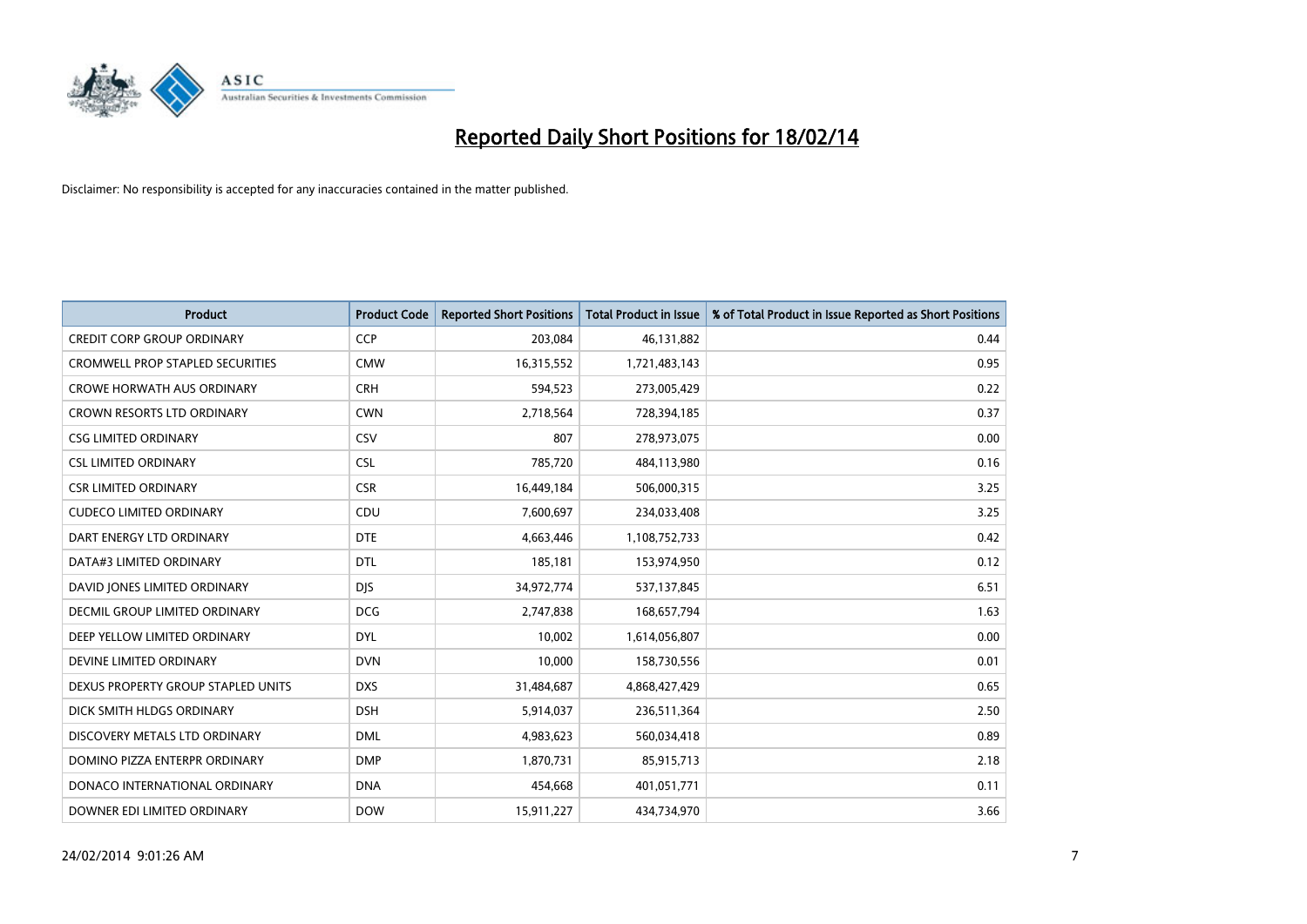

| <b>Product</b>                       | <b>Product Code</b> | <b>Reported Short Positions</b> | <b>Total Product in Issue</b> | % of Total Product in Issue Reported as Short Positions |
|--------------------------------------|---------------------|---------------------------------|-------------------------------|---------------------------------------------------------|
| DRAGON MINING LTD ORDINARY           | <b>DRA</b>          | 50,000                          | 88,840,613                    | 0.06                                                    |
| DRILLSEARCH ENERGY ORDINARY          | <b>DLS</b>          | 13,994,657                      | 432,965,895                   | 3.23                                                    |
| DUET GROUP STAPLED US PROHIBIT.      | <b>DUE</b>          | 11,121,294                      | 1,286,215,139                 | 0.86                                                    |
| DULUXGROUP LIMITED ORDINARY          | <b>DLX</b>          | 398,052                         | 381,093,950                   | 0.10                                                    |
| <b>DWS LTD ORDINARY</b>              | <b>DWS</b>          | 526,896                         | 132,362,763                   | 0.40                                                    |
| ECHO ENTERTAINMENT ORDINARY          | EGP                 | 20,672,068                      | 825,672,730                   | 2.50                                                    |
| <b>ELDERS LIMITED ORDINARY</b>       | <b>ELD</b>          | 19,776,232                      | 455,013,329                   | 4.35                                                    |
| ELEMENTAL MINERALS ORDINARY          | <b>ELM</b>          | 321,541                         | 303,263,391                   | 0.11                                                    |
| <b>EMECO HOLDINGS ORDINARY</b>       | <b>EHL</b>          | 10,460,932                      | 599,675,707                   | 1.74                                                    |
| <b>ENDEAVOUR MIN CORP CDI 1:1</b>    | <b>EVR</b>          | 89,296                          | 76,697,439                    | 0.12                                                    |
| ENERGY RESOURCES ORDINARY 'A'        | <b>ERA</b>          | 11,654,224                      | 517,725,062                   | 2.25                                                    |
| <b>ENERGY WORLD CORPOR, ORDINARY</b> | <b>EWC</b>          | 60,115,651                      | 1,734,166,672                 | 3.47                                                    |
| <b>ENVESTRA LIMITED ORDINARY</b>     | <b>ENV</b>          | 2,707,122                       | 1,796,808,474                 | 0.15                                                    |
| EQUATORIAL RES LTD ORDINARY          | EQX                 | 2,009                           | 122,185,353                   | 0.00                                                    |
| ERM POWER LIMITED ORDINARY           | EPW                 | 605,192                         | 238,714,606                   | 0.25                                                    |
| ESERVGLOBAL LIMITED ORDINARY         | ESV                 | 5,521,407                       | 253,545,997                   | 2.18                                                    |
| ETHANE PIPELINE STAPLED SECURITIES   | <b>EPX</b>          | 10,000                          | 69,302,275                    | 0.01                                                    |
| EVOLUTION MINING LTD ORDINARY        | <b>EVN</b>          | 25,128,136                      | 708,652,367                   | 3.55                                                    |
| FAIRFAX MEDIA LTD ORDINARY           | <b>FXI</b>          | 248,462,094                     | 2,351,955,725                 | 10.56                                                   |
| FANTASTIC HOLDINGS ORDINARY          | <b>FAN</b>          | 19,206                          | 103,068,398                   | 0.02                                                    |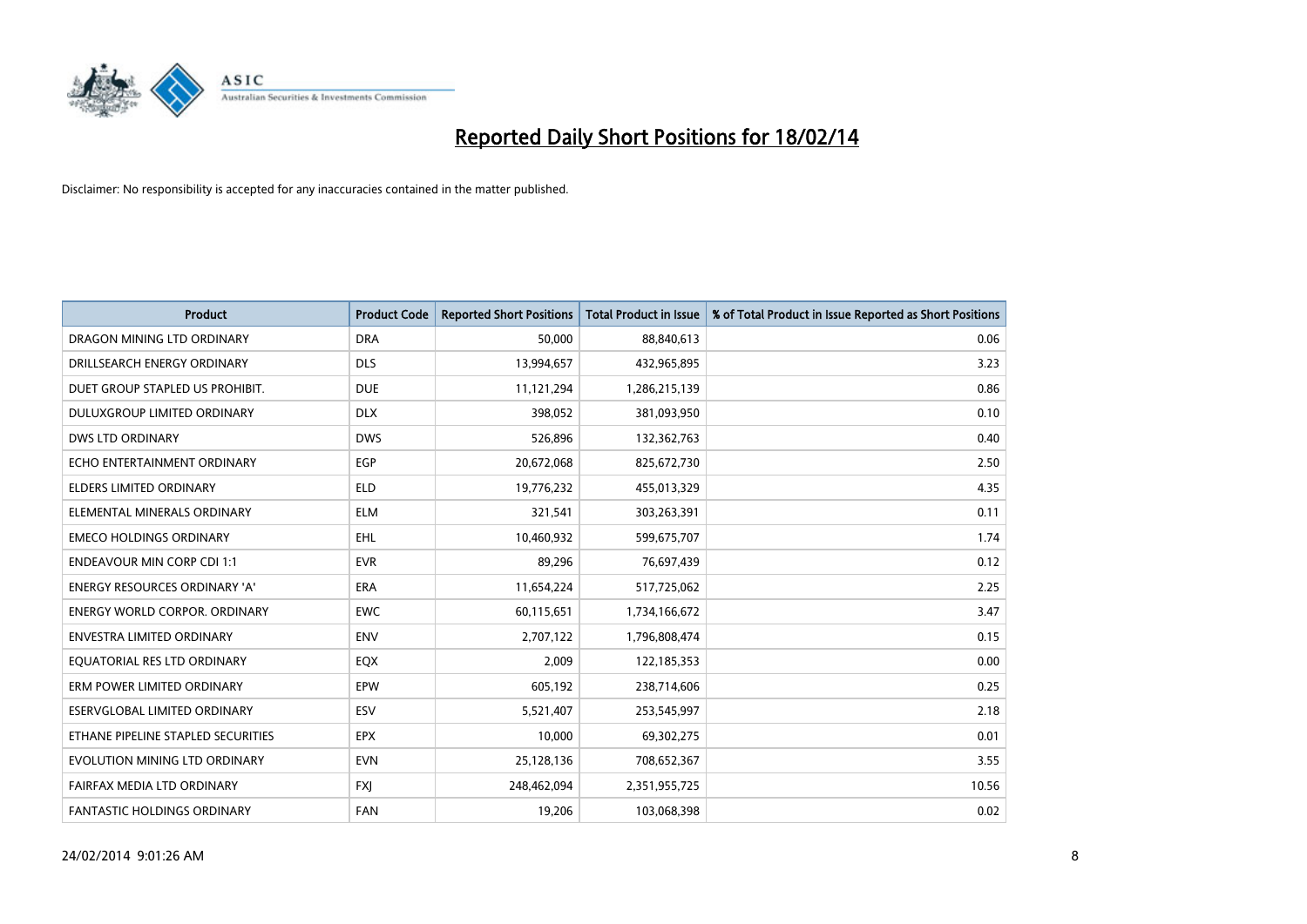

| <b>Product</b>                             | <b>Product Code</b> | <b>Reported Short Positions</b> | <b>Total Product in Issue</b> | % of Total Product in Issue Reported as Short Positions |
|--------------------------------------------|---------------------|---------------------------------|-------------------------------|---------------------------------------------------------|
| <b>FAR LTD ORDINARY</b>                    | <b>FAR</b>          | 32,486,921                      | 2,499,846,742                 | 1.30                                                    |
| FEDERATION CNTRES ORD/UNIT STAPLED SEC     | FDC                 | 5,151,236                       | 1,427,641,565                 | 0.36                                                    |
| FISHER & PAYKEL H. ORDINARY                | <b>FPH</b>          | 1,752,730                       | 550,777,709                   | 0.32                                                    |
| FLEETWOOD CORP ORDINARY                    | <b>FWD</b>          | 2,221,415                       | 60,522,619                    | 3.67                                                    |
| FLETCHER BUILDING ORDINARY                 | <b>FBU</b>          | 1,480,920                       | 687,854,788                   | 0.22                                                    |
| FLEXIGROUP LIMITED ORDINARY                | <b>FXL</b>          | 1,713,351                       | 304,096,060                   | 0.56                                                    |
| FLIGHT CENTRE TRAVEL ORDINARY              | <b>FLT</b>          | 5,631,157                       | 100,543,059                   | 5.60                                                    |
| FLINDERS MINES LTD ORDINARY                | <b>FMS</b>          | 4,254,893                       | 1,826,866,748                 | 0.23                                                    |
| <b>FOCUS MINERALS LTD ORDINARY</b>         | <b>FML</b>          | 4,555,259                       | 9,137,375,877                 | 0.05                                                    |
| <b>FORGE GROUP LIMITED ORDINARY</b>        | FGE                 | 4,264,315                       | 86,169,014                    | 4.95                                                    |
| FORTESCUE METALS GRP ORDINARY              | <b>FMG</b>          | 177,563,210                     | 3,113,798,151                 | 5.70                                                    |
| <b>G.U.D. HOLDINGS ORDINARY</b>            | GUD                 | 5,355,424                       | 71,241,319                    | 7.52                                                    |
| <b>G8 EDUCATION LIMITED ORDINARY</b>       | <b>GEM</b>          | 2,056,152                       | 301,705,105                   | 0.68                                                    |
| <b>GALAXY RESOURCES ORDINARY</b>           | GXY                 | 329,458                         | 1,027,073,389                 | 0.03                                                    |
| <b>GBST HOLDINGS., ORDINARY</b>            | <b>GBT</b>          | 5,953                           | 66,561,725                    | 0.01                                                    |
| <b>GDI PROPERTY GRP STAPLED SECURITIES</b> | GDI                 | 3,523                           | 567,575,025                   | 0.00                                                    |
| <b>GENETIC TECHNOLOGIES ORDINARY</b>       | GTG                 | 2,793,180                       | 615,571,952                   | 0.45                                                    |
| <b>GEODYNAMICS LIMITED ORDINARY</b>        | GDY                 | 850                             | 406,452,608                   | 0.00                                                    |
| GI DYNAMICS, INC CDI US PROHIBITED         | GID                 | 1,021,000                       | 395,856,465                   | 0.26                                                    |
| <b>GINDALBIE METALS LTD ORDINARY</b>       | GBG                 | 46,706,292                      | 1,493,660,842                 | 3.13                                                    |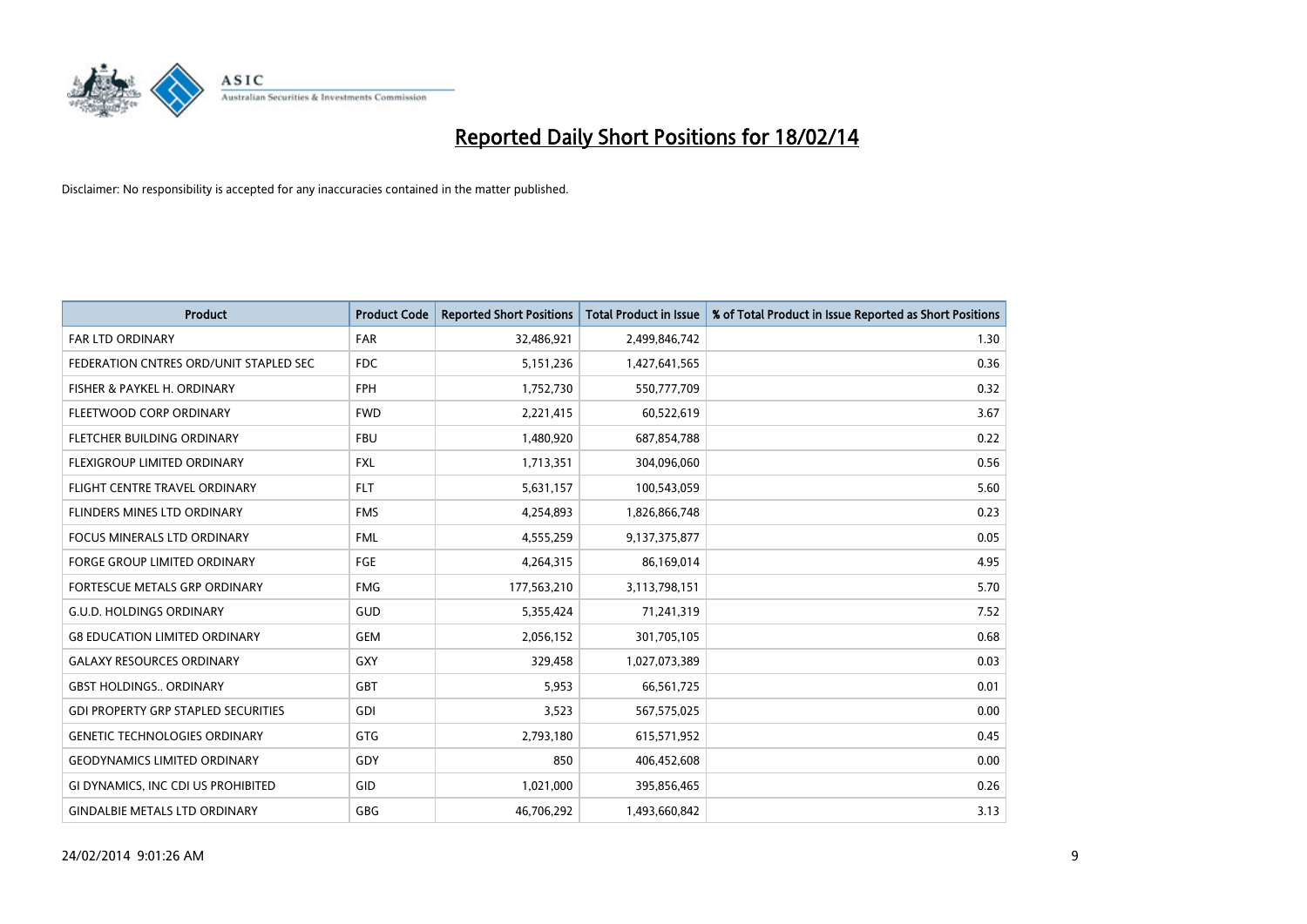

| <b>Product</b>                                   | <b>Product Code</b> | <b>Reported Short Positions</b> | <b>Total Product in Issue</b> | % of Total Product in Issue Reported as Short Positions |
|--------------------------------------------------|---------------------|---------------------------------|-------------------------------|---------------------------------------------------------|
| <b>GOODMAN FIELDER, ORDINARY</b>                 | GFF                 | 49,704,100                      | 1,955,559,207                 | 2.54                                                    |
| <b>GOODMAN GROUP STAPLED</b>                     | <b>GMG</b>          | 4,232,932                       | 1,718,742,809                 | 0.25                                                    |
| <b>GPT GROUP STAPLED SEC.</b>                    | <b>GPT</b>          | 4,550,778                       | 1,694,888,638                 | 0.27                                                    |
| <b>GRAINCORP LIMITED A CLASS ORDINARY</b>        | <b>GNC</b>          | 516,275                         | 228,855,628                   | 0.23                                                    |
| <b>GRANGE RESOURCES, ORDINARY</b>                | <b>GRR</b>          | 4,463,994                       | 1,157,097,869                 | 0.39                                                    |
| <b>GREENCROSS LIMITED ORDINARY</b>               | GXL                 | 42,850                          | 90,257,087                    | 0.05                                                    |
| <b>GREENLAND MIN EN LTD ORDINARY</b>             | GGG                 | 2,543,662                       | 574,572,911                   | 0.44                                                    |
| <b>GROWTHPOINT PROPERTY ORD/UNIT STAPLED SEC</b> | GOZ                 | 7,731                           | 475,705,269                   | 0.00                                                    |
| <b>GRYPHON MINERALS LTD ORDINARY</b>             | GRY                 | 4,079,888                       | 400,889,282                   | 1.02                                                    |
| <b>GUILDFORD COAL LTD ORDINARY</b>               | <b>GUF</b>          | 230,759                         | 655,046,899                   | 0.04                                                    |
| <b>GUINNESS PEAT GROUP. CDI 1:1</b>              | <b>GPG</b>          | 81,925                          | 185,725,775                   | 0.04                                                    |
| <b>GWA GROUP LTD ORDINARY</b>                    | <b>GWA</b>          | 10,237,109                      | 306,533,770                   | 3.34                                                    |
| <b>HARVEY NORMAN ORDINARY</b>                    | <b>HVN</b>          | 67,137,359                      | 1,062,316,784                 | 6.32                                                    |
| <b>HENDERSON GROUP CDI 1:1</b>                   | <b>HGG</b>          | 619,480                         | 664,031,107                   | 0.09                                                    |
| HFA HOLDINGS LIMITED ORDINARY                    | <b>HFA</b>          | 3,809                           | 118,738,157                   | 0.00                                                    |
| HIGHLANDS PACIFIC ORDINARY                       | <b>HIG</b>          | 10,001                          | 854,261,346                   | 0.00                                                    |
| HILLGROVE RES LTD ORDINARY                       | <b>HGO</b>          | 525,345                         | 1,179,889,221                 | 0.04                                                    |
| <b>HILLS LTD ORDINARY</b>                        | <b>HIL</b>          | 506,043                         | 236,619,450                   | 0.21                                                    |
| HORIZON OIL LIMITED ORDINARY                     | <b>HZN</b>          | 84,721,415                      | 1,301,147,932                 | 6.51                                                    |
| HOT CHILI LTD ORDINARY                           | <b>HCH</b>          | 10,000                          | 347,732,196                   | 0.00                                                    |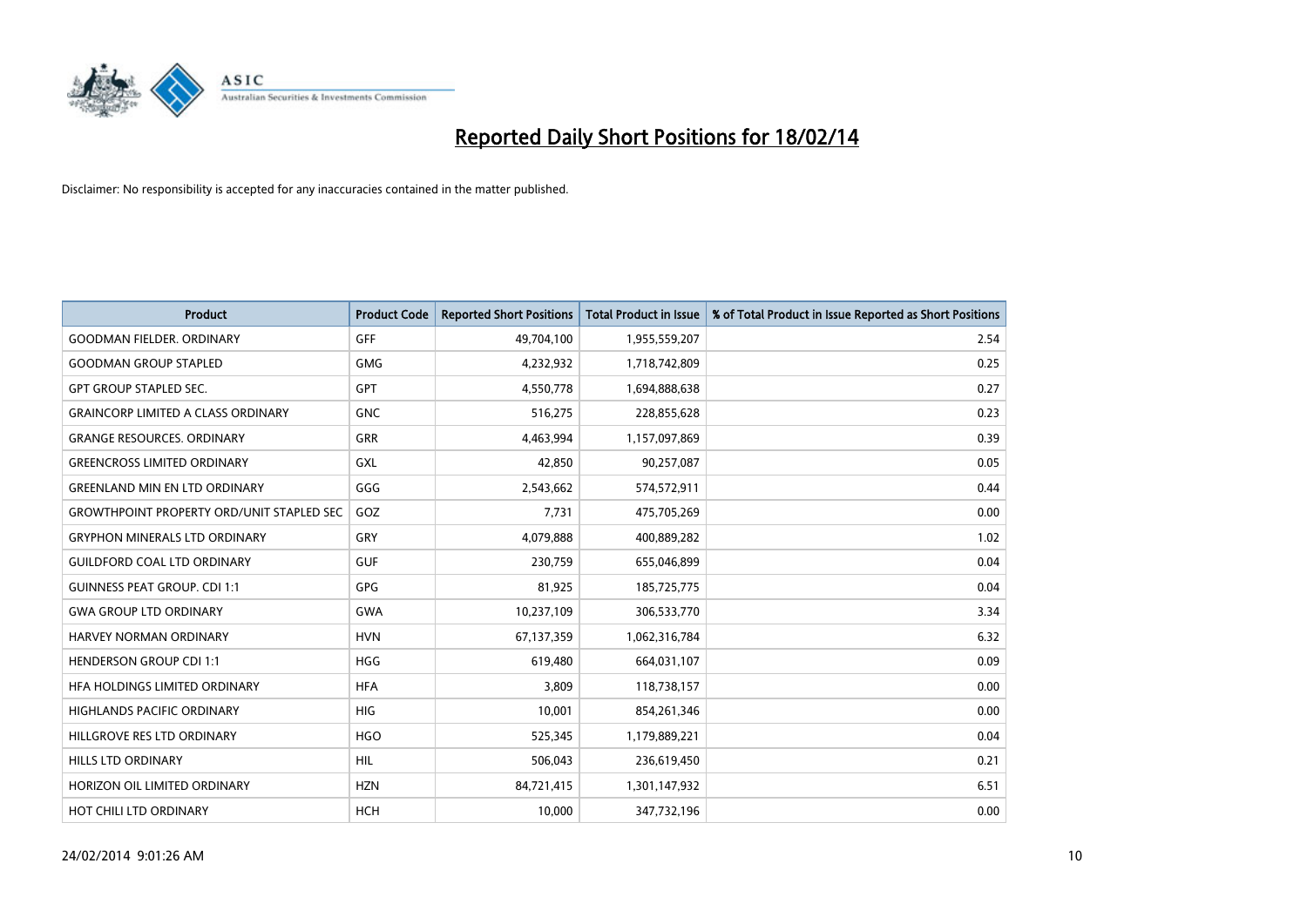

| <b>Product</b>                                | <b>Product Code</b> | <b>Reported Short Positions</b> | <b>Total Product in Issue</b> | % of Total Product in Issue Reported as Short Positions |
|-----------------------------------------------|---------------------|---------------------------------|-------------------------------|---------------------------------------------------------|
| <b>IBUY GROUP LTD ORDINARY</b>                | <b>IBY</b>          | 490                             | 359,305,037                   | 0.00                                                    |
| <b>ICON ENERGY LIMITED ORDINARY</b>           | <b>ICN</b>          | 2,926                           | 615,774,351                   | 0.00                                                    |
| <b>IINET LIMITED ORDINARY</b>                 | <b>IIN</b>          | 798,882                         | 161,238,847                   | 0.50                                                    |
| ILUKA RESOURCES ORDINARY                      | ILU                 | 37,050,063                      | 418,700,517                   | 8.85                                                    |
| <b>IMDEX LIMITED ORDINARY</b>                 | <b>IMD</b>          | 4,265,739                       | 210,473,188                   | 2.03                                                    |
| <b>INCITEC PIVOT ORDINARY</b>                 | IPL                 | 23,785,514                      | 1,644,919,097                 | 1.45                                                    |
| INDEPENDENCE GROUP ORDINARY                   | <b>IGO</b>          | 5,434,242                       | 233,323,905                   | 2.33                                                    |
| INDOCHINE MINING LTD ORDINARY                 | <b>IDC</b>          | 20,000                          | 965,200,471                   | 0.00                                                    |
| <b>INDOPHIL RESOURCES ORDINARY</b>            | <b>IRN</b>          | 593,191                         | 1,203,146,194                 | 0.05                                                    |
| <b>INFIGEN ENERGY STAPLED SECURITIES</b>      | <b>IFN</b>          | 3,141,298                       | 764,993,434                   | 0.41                                                    |
| <b>INFOMEDIA LTD ORDINARY</b>                 | <b>IFM</b>          | 100,531                         | 304,953,155                   | 0.03                                                    |
| <b>INGENIA GROUP STAPLED SECURITIES</b>       | <b>INA</b>          | 78,609                          | 676,240,232                   | 0.01                                                    |
| <b>INSURANCE AUSTRALIA ORDINARY</b>           | IAG                 | 2,396,637                       | 2,341,618,048                 | 0.10                                                    |
| <b>INTREPID MINES ORDINARY</b>                | <b>IAU</b>          | 16,449,268                      | 556,511,361                   | 2.96                                                    |
| <b>INVESTA OFFICE FUND STAPLED SECURITIES</b> | <b>IOF</b>          | 574,034                         | 614,047,458                   | 0.09                                                    |
| <b>INVOCARE LIMITED ORDINARY</b>              | <b>IVC</b>          | 5,469,280                       | 110,030,298                   | 4.97                                                    |
| <b>IOOF HOLDINGS LTD ORDINARY</b>             | IFL                 | 2,003,079                       | 232,118,034                   | 0.86                                                    |
| <b>IPROPERTY GROUP LTD ORDINARY</b>           | <b>IPP</b>          | 959                             | 181,398,426                   | 0.00                                                    |
| <b>IRESS LIMITED ORDINARY</b>                 | <b>IRE</b>          | 808,743                         | 158,585,126                   | 0.51                                                    |
| <b>IRON ORE HOLDINGS ORDINARY</b>             | <b>IOH</b>          | 26,197                          | 161,174,005                   | 0.02                                                    |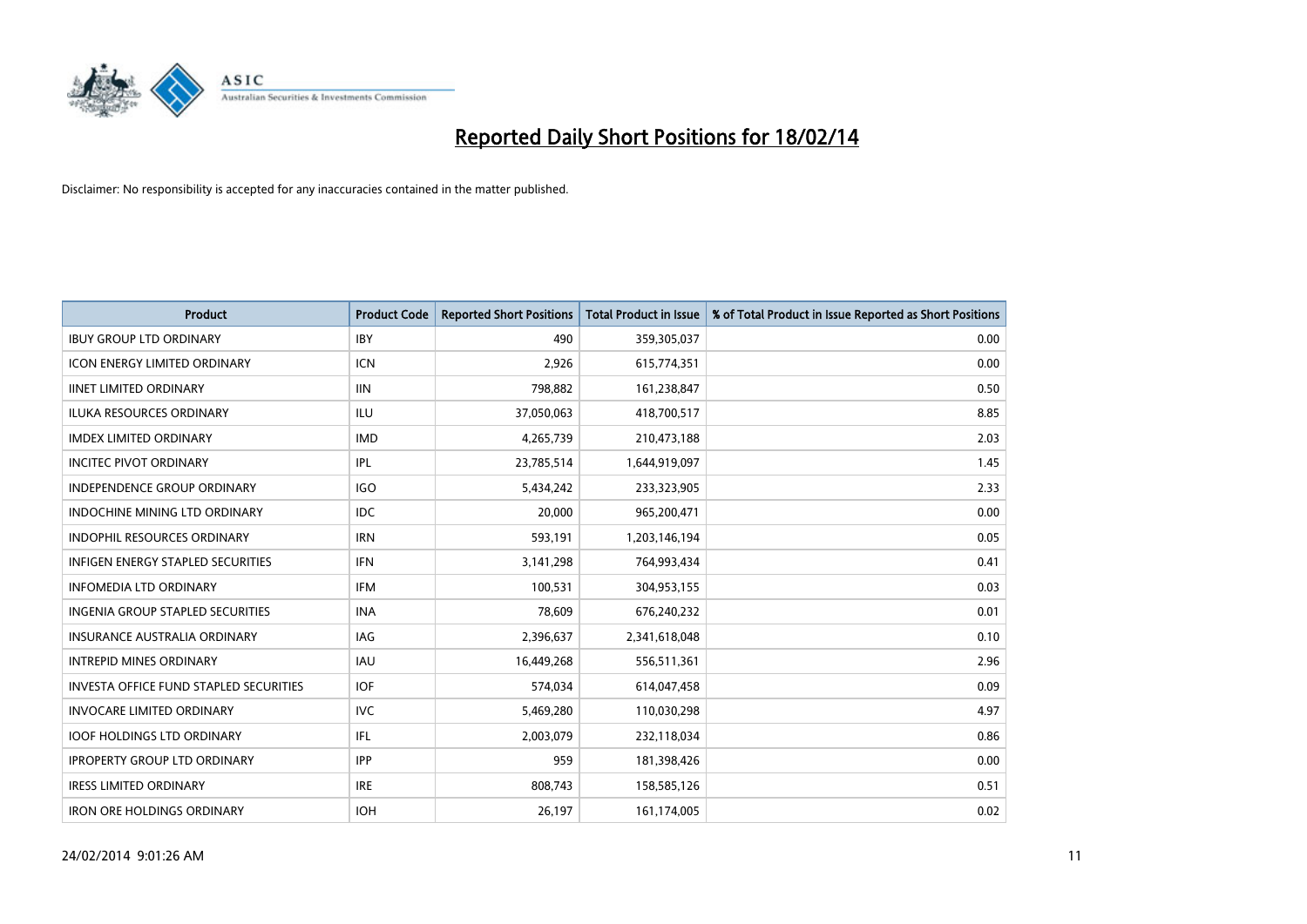

| <b>Product</b>                                  | <b>Product Code</b> | <b>Reported Short Positions</b> | <b>Total Product in Issue</b> | % of Total Product in Issue Reported as Short Positions |
|-------------------------------------------------|---------------------|---------------------------------|-------------------------------|---------------------------------------------------------|
| <b>ISELECT LTD ORDINARY</b>                     | <b>ISU</b>          | 232,143                         | 260,889,894                   | 0.09                                                    |
| ISHS GLOBAL 100 ETF CDI 1:1                     | <b>IOO</b>          | 3,468                           | 10,600,000                    | 0.03                                                    |
| <b>JAMES HARDIE INDUST CHESS DEPOSITARY INT</b> | <b>IHX</b>          | 4,648,687                       | 443,540,832                   | 1.05                                                    |
| <b>JB HI-FI LIMITED ORDINARY</b>                | <b>IBH</b>          | 11,385,224                      | 100,261,681                   | 11.36                                                   |
| <b>KAGARA LTD ORDINARY</b>                      | KZL                 | 3,350,441                       | 798,953,117                   | 0.42                                                    |
| KAROON GAS AUSTRALIA ORDINARY                   | <b>KAR</b>          | 6,877,204                       | 255,841,581                   | 2.69                                                    |
| KATHMANDU HOLD LTD ORDINARY                     | <b>KMD</b>          | 348,654                         | 200,473,338                   | 0.17                                                    |
| KBL MINING LIMITED ORDINARY                     | <b>KBL</b>          | 1,820                           | 393,535,629                   | 0.00                                                    |
| KINGSGATE CONSOLID, ORDINARY                    | <b>KCN</b>          | 8,347,580                       | 164,154,349                   | 5.09                                                    |
| KINGSROSE MINING LTD ORDINARY                   | <b>KRM</b>          | 905,143                         | 335,753,851                   | 0.27                                                    |
| LEIGHTON HOLDINGS ORDINARY                      | LEI                 | 24,677,630                      | 337,235,188                   | 7.32                                                    |
| LEND LEASE GROUP UNIT/ORD STAPLED               | LLC                 | 6,948,002                       | 576,712,337                   | 1.20                                                    |
| LIQUEFIED NATURAL ORDINARY                      | LNG                 | 75,818                          | 345,829,015                   | 0.02                                                    |
| LYCOPODIUM LIMITED ORDINARY                     | LYL                 | 1                               | 38,955,103                    | 0.00                                                    |
| <b>LYNAS CORPORATION ORDINARY</b>               | <b>LYC</b>          | 168,312,029                     | 1,961,160,594                 | 8.58                                                    |
| <b>M2 GRP LTD ORDINARY</b>                      | <b>MTU</b>          | 10,224,164                      | 179,384,685                   | 5.70                                                    |
| MACA LIMITED ORDINARY                           | <b>MLD</b>          | 81,233                          | 176,476,373                   | 0.05                                                    |
| <b>MACMAHON HOLDINGS ORDINARY</b>               | <b>MAH</b>          | 129,441                         | 1,261,699,966                 | 0.01                                                    |
| MACO ATLAS ROADS GRP ORDINARY STAPLED           | <b>MOA</b>          | 11,403,028                      | 487,230,540                   | 2.34                                                    |
| MACQUARIE GROUP LTD ORDINARY                    | <b>MOG</b>          | 1,731,068                       | 321,068,672                   | 0.54                                                    |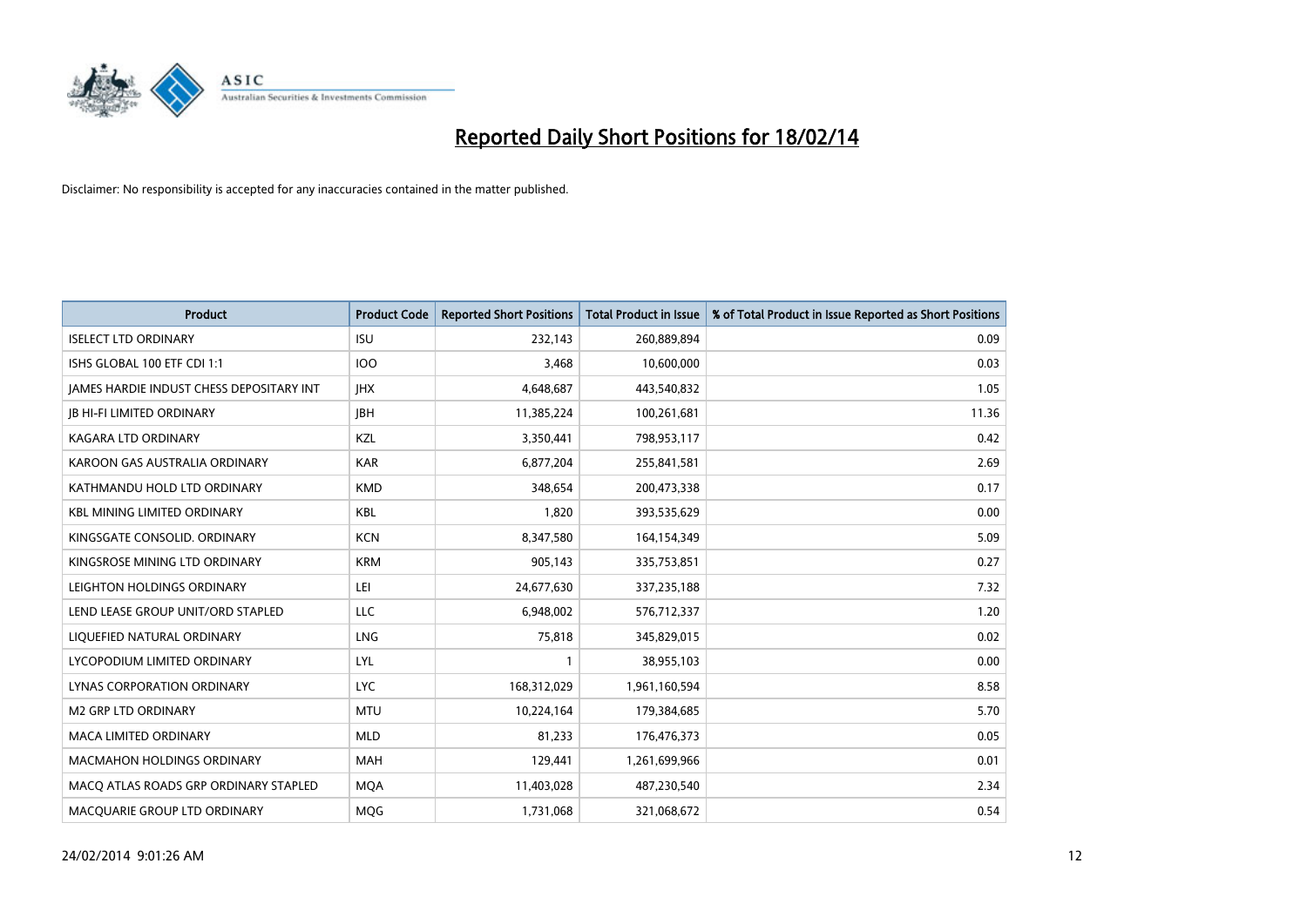

| <b>Product</b>                       | <b>Product Code</b> | <b>Reported Short Positions</b> | <b>Total Product in Issue</b> | % of Total Product in Issue Reported as Short Positions |
|--------------------------------------|---------------------|---------------------------------|-------------------------------|---------------------------------------------------------|
| MAGELLAN FIN GRP LTD ORDINARY        | <b>MFG</b>          | 1,560,040                       | 155,830,849                   | 1.00                                                    |
| <b>MATRIX C &amp; E LTD ORDINARY</b> | <b>MCE</b>          | 2,857,622                       | 94,555,428                    | 3.02                                                    |
| <b>MAVERICK DRILLING ORDINARY</b>    | <b>MAD</b>          | 7,589,420                       | 468,004,529                   | 1.62                                                    |
| <b>MAXITRANS INDUSTRIES ORDINARY</b> | <b>MXI</b>          | 356,286                         | 183,993,392                   | 0.19                                                    |
| MAYNE PHARMA LTD ORDINARY            | <b>MYX</b>          | 294,035                         | 563,459,968                   | 0.05                                                    |
| <b>MCALEESE LTD ORDINARY</b>         | <b>MCS</b>          | 2,619,150                       | 296,577,121                   | 0.88                                                    |
| MCMILLAN SHAKESPEARE ORDINARY        | <b>MMS</b>          | 643,425                         | 74,523,965                    | 0.86                                                    |
| <b>MCPHERSON'S LTD ORDINARY</b>      | <b>MCP</b>          | 39,248                          | 93,994,381                    | 0.04                                                    |
| MEDUSA MINING LTD ORDINARY           | <b>MML</b>          | 5,375,508                       | 207,794,301                   | 2.59                                                    |
| MELBOURNE IT LIMITED ORDINARY        | <b>MLB</b>          | 30,527                          | 83,659,248                    | 0.04                                                    |
| MERIDIAN ENERGY INSTALMENT RECEIPTS  | <b>MEZCA</b>        | 32,097                          | 1,255,413,626                 | 0.00                                                    |
| <b>MERMAID MARINE ORDINARY</b>       | <b>MRM</b>          | 1,875,371                       | 232,652,241                   | 0.81                                                    |
| MESOBLAST LIMITED ORDINARY           | <b>MSB</b>          | 18,595,905                      | 321,210,394                   | 5.79                                                    |
| METALS X LIMITED ORDINARY            | <b>MLX</b>          | 336,028                         | 1,655,386,110                 | 0.02                                                    |
| METCASH LIMITED ORDINARY             | <b>MTS</b>          | 109,673,766                     | 888,338,048                   | 12.35                                                   |
| METMINCO LIMITED ORDINARY            | <b>MNC</b>          | 8,215                           | 1,749,543,023                 | 0.00                                                    |
| MIGHTY RIVER POWER ORDINARY          | <b>MYT</b>          | 1,949,687                       | 1,400,012,517                 | 0.14                                                    |
| MINCOR RESOURCES NL ORDINARY         | <b>MCR</b>          | 2,392,819                       | 188,208,274                   | 1.27                                                    |
| MINEMAKERS LIMITED ORDINARY          | <b>MAK</b>          | 91,707                          | 247,504,006                   | 0.04                                                    |
| MINERAL DEPOSITS ORDINARY            | <b>MDL</b>          | 573,034                         | 103,538,786                   | 0.55                                                    |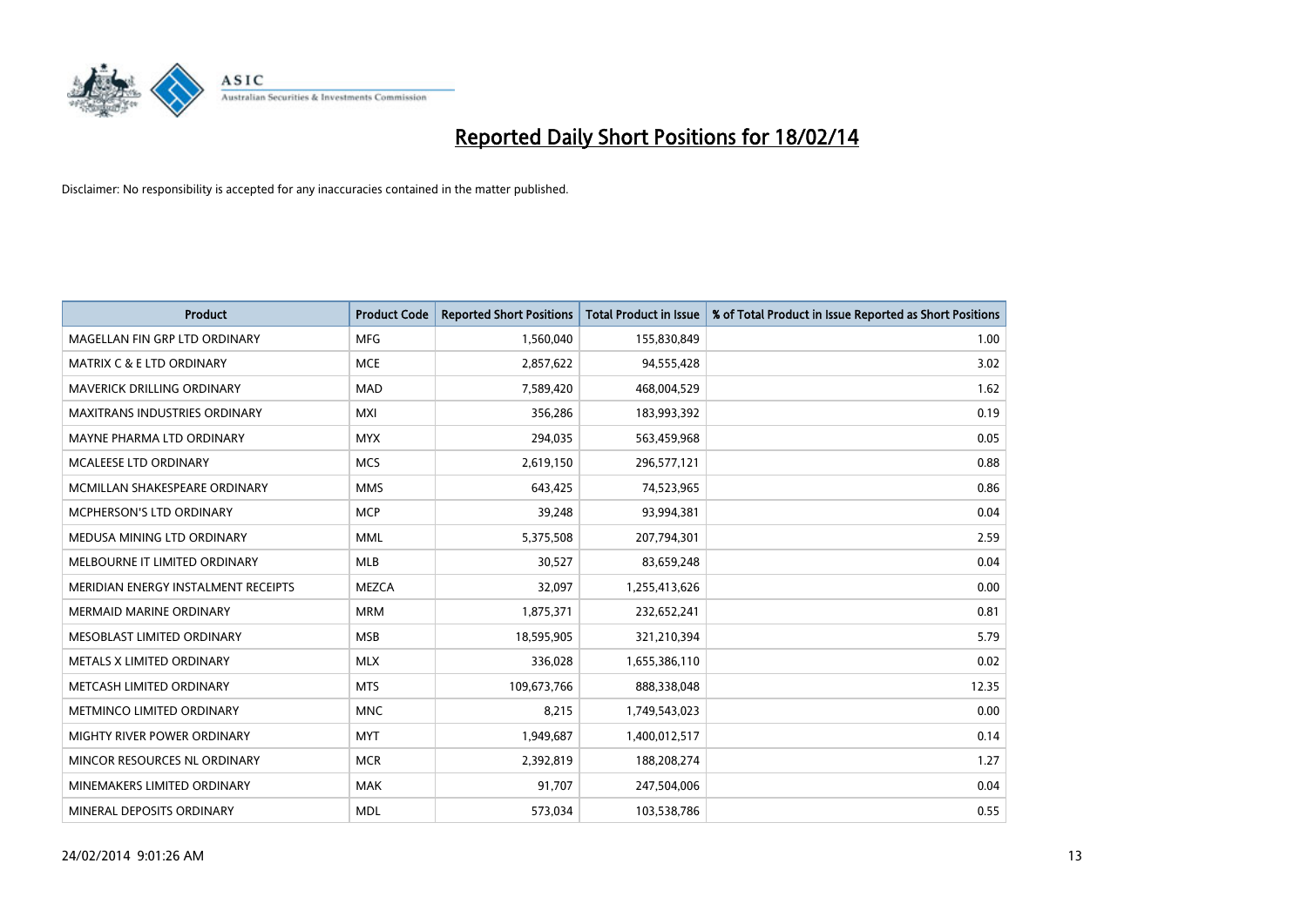

| <b>Product</b>                  | <b>Product Code</b> | <b>Reported Short Positions</b> | <b>Total Product in Issue</b> | % of Total Product in Issue Reported as Short Positions |
|---------------------------------|---------------------|---------------------------------|-------------------------------|---------------------------------------------------------|
| MINERAL RESOURCES, ORDINARY     | <b>MIN</b>          | 3,952,406                       | 186,112,198                   | 2.12                                                    |
| MINT WIRELESS ORDINARY          | <b>MNW</b>          | 1,002,223                       | 403,872,395                   | 0.25                                                    |
| MIRABELA NICKEL LTD ORDINARY    | <b>MBN</b>          | 18,855,648                      | 876,801,147                   | 2.15                                                    |
| MIRVAC GROUP STAPLED SECURITIES | <b>MGR</b>          | 3,503,321                       | 3,664,938,678                 | 0.10                                                    |
| MOLOPO ENERGY LTD ORDINARY      | <b>MPO</b>          | 2,256,788                       | 247,133,976                   | 0.91                                                    |
| MONADELPHOUS GROUP ORDINARY     | <b>MND</b>          | 14,044,299                      | 92,308,047                    | 15.21                                                   |
| MORTGAGE CHOICE LTD ORDINARY    | MOC                 | 60,700                          | 123,780,387                   | 0.05                                                    |
| MOUNT GIBSON IRON ORDINARY      | <b>MGX</b>          | 6,022,827                       | 1,090,584,232                 | 0.55                                                    |
| MULTIPLEX SITES SITES           | <b>MXUPA</b>        | 1,638                           | 4,500,000                     | 0.04                                                    |
| MURCHISON METALS LTD ORDINARY   | <b>MMX</b>          | 216,291                         | 450,497,346                   | 0.05                                                    |
| MYER HOLDINGS LTD ORDINARY      | <b>MYR</b>          | 82,200,322                      | 585,684,551                   | 14.03                                                   |
| NANOSONICS LIMITED ORDINARY     | <b>NAN</b>          | 232,374                         | 263,125,129                   | 0.09                                                    |
| NATIONAL AUST, BANK ORDINARY    | <b>NAB</b>          | 9,131,128                       | 2,351,444,811                 | 0.39                                                    |
| NATIONAL STORAGE STAPLED        | <b>NSR</b>          | 57,907                          | 244,897,097                   | 0.02                                                    |
| NAVITAS LIMITED ORDINARY        | <b>NVT</b>          | 3,912,596                       | 375,416,910                   | 1.04                                                    |
| NEON ENERGY LIMITED ORDINARY    | <b>NEN</b>          | 834,484                         | 553,037,848                   | 0.15                                                    |
| NEUREN PHARMACEUT. ORDINARY     | <b>NEU</b>          | 304,766                         | 1,518,782,296                 | 0.02                                                    |
| NEW HOPE CORPORATION ORDINARY   | <b>NHC</b>          | 311,652                         | 830,933,112                   | 0.04                                                    |
| NEWCREST MINING ORDINARY        | <b>NCM</b>          | 11,221,465                      | 766,510,971                   | 1.46                                                    |
| NEWS CORP A NON-VOTING CDI      | <b>NWSLV</b>        | 635,717                         | 3,888,141                     | 16.35                                                   |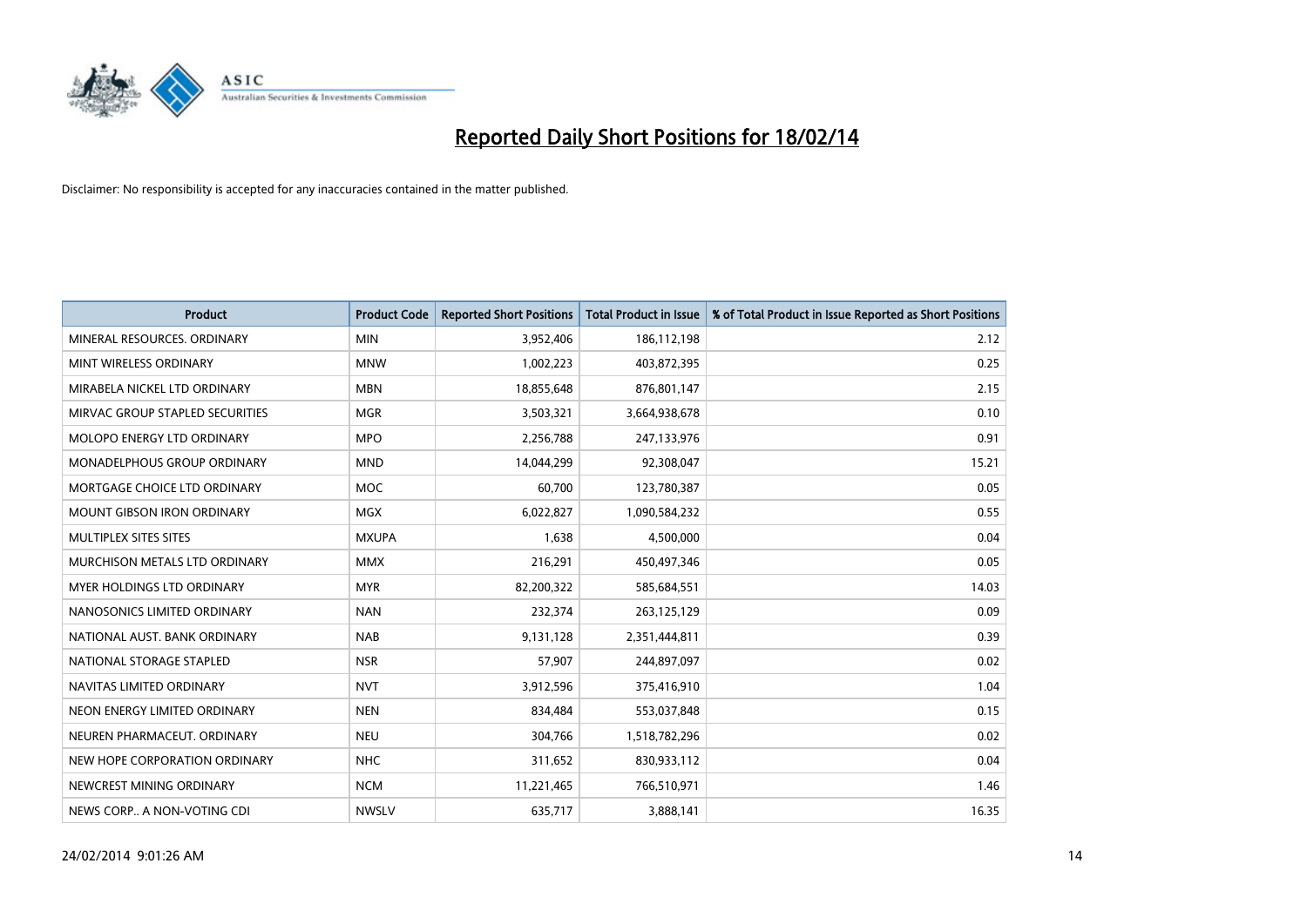

| <b>Product</b>                        | <b>Product Code</b> | <b>Reported Short Positions</b> | <b>Total Product in Issue</b> | % of Total Product in Issue Reported as Short Positions |
|---------------------------------------|---------------------|---------------------------------|-------------------------------|---------------------------------------------------------|
| NEWS CORP B VOTING CDI                | <b>NWS</b>          | 2,823,206                       | 18,687,860                    | 15.11                                                   |
| NEWSAT LIMITED ORDINARY               | <b>NWT</b>          | 3,345,980                       | 591,460,931                   | 0.57                                                    |
| NEXTDC LIMITED ORDINARY               | <b>NXT</b>          | 9,068,010                       | 192,904,486                   | 4.70                                                    |
| NEXUS ENERGY LIMITED ORDINARY         | <b>NXS</b>          | 1,384,113                       | 1,330,219,459                 | 0.10                                                    |
| NIB HOLDINGS LIMITED ORDINARY         | <b>NHF</b>          | 3,826,531                       | 439,004,182                   | 0.87                                                    |
| NICK SCALI LIMITED ORDINARY           | <b>NCK</b>          | 2,001                           | 81,000,000                    | 0.00                                                    |
| NIDO PETROLEUM ORDINARY               | <b>NDO</b>          | 47,402                          | 2,048,317,635                 | 0.00                                                    |
| NINE ENTERTAINMENT ORDINARY           | <b>NEC</b>          | 7,952,041                       | 940,295,023                   | 0.85                                                    |
| NOBLE MINERAL RES ORDINARY            | <b>NMG</b>          | 2,365,726                       | 666,397,952                   | 0.36                                                    |
| NORTHERN IRON LTD ORDINARY            | <b>NFE</b>          | 113,495                         | 484,405,314                   | 0.02                                                    |
| NORTHERN STAR ORDINARY                | <b>NST</b>          | 1,119,259                       | 492,732,158                   | 0.23                                                    |
| NOVOGEN LIMITED ORDINARY              | <b>NRT</b>          | 151,250                         | 163,810,997                   | 0.09                                                    |
| NRW HOLDINGS LIMITED ORDINARY         | <b>NWH</b>          | 16,734,985                      | 278,888,011                   | 6.00                                                    |
| NUCOAL RESOURCES LTD ORDINARY         | <b>NCR</b>          | $\mathbf{1}$                    | 768,612,354                   | 0.00                                                    |
| NUFARM LIMITED ORDINARY               | <b>NUF</b>          | 16,354,660                      | 263,725,895                   | 6.20                                                    |
| OAKTON LIMITED ORDINARY               | <b>OKN</b>          | 782,308                         | 89,968,985                    | 0.87                                                    |
| OCEANAGOLD CORP. CHESS DEPOSITARY INT | <b>OGC</b>          | 409,948                         | 300,350,129                   | 0.14                                                    |
| OIL SEARCH LTD ORDINARY               | OSH                 | 12,751,383                      | 1,343,361,150                 | 0.95                                                    |
| OM HOLDINGS LIMITED ORDINARY          | <b>OMH</b>          | 2,378,014                       | 733,423,337                   | 0.32                                                    |
| ORICA LIMITED ORDINARY                | ORI                 | 9,981,080                       | 370,255,009                   | 2.70                                                    |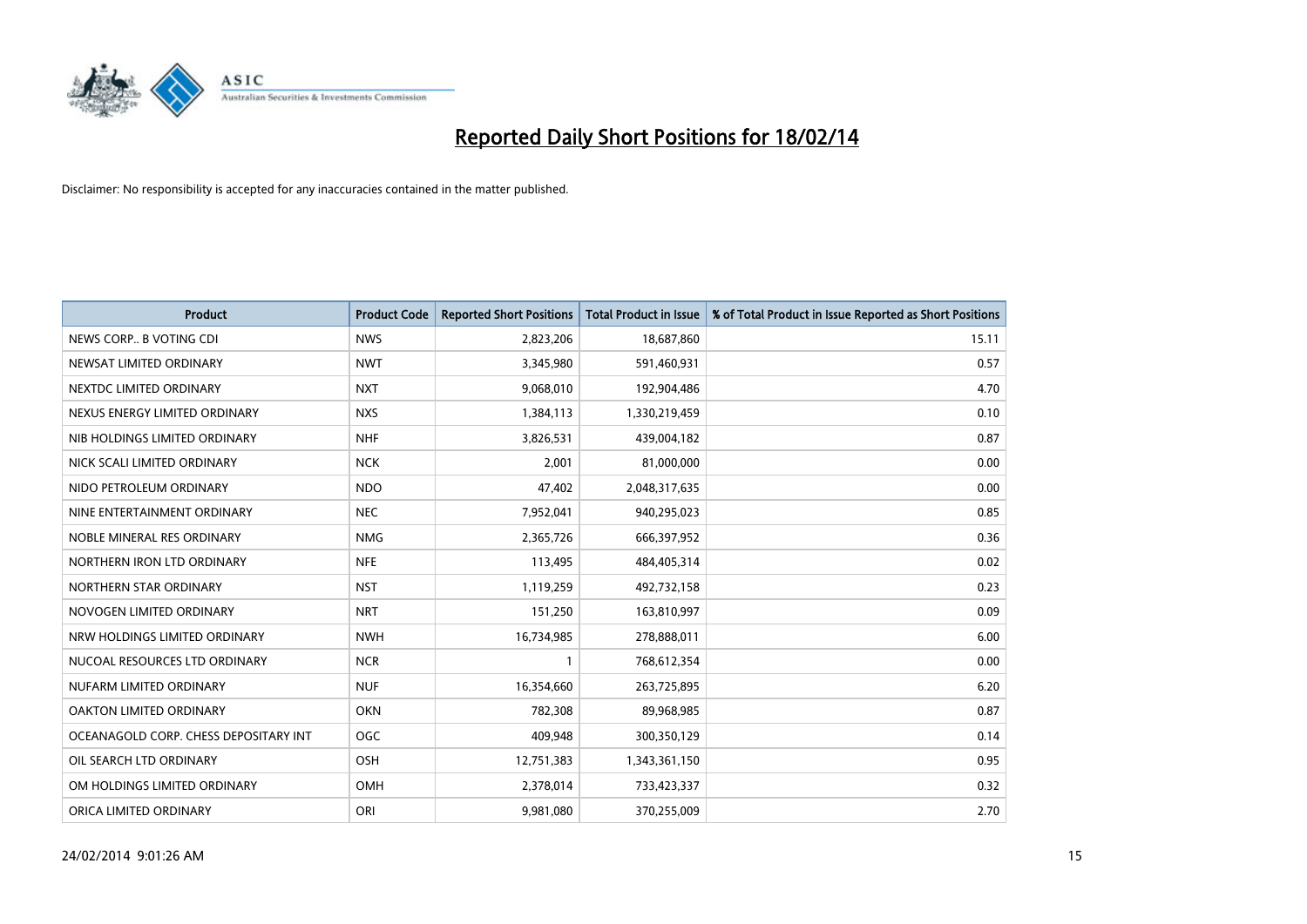

| <b>Product</b>                    | <b>Product Code</b> | <b>Reported Short Positions</b> | <b>Total Product in Issue</b> | % of Total Product in Issue Reported as Short Positions |
|-----------------------------------|---------------------|---------------------------------|-------------------------------|---------------------------------------------------------|
| ORIGIN ENERGY ORDINARY            | <b>ORG</b>          | 8,874,360                       | 1,101,228,973                 | 0.81                                                    |
| OROCOBRE LIMITED ORDINARY         | <b>ORE</b>          | 1,063,355                       | 132,041,911                   | 0.81                                                    |
| ORORA LIMITED ORDINARY            | <b>ORA</b>          | 217,725                         | 1,206,684,923                 | 0.02                                                    |
| OROTONGROUP LIMITED ORDINARY      | ORL                 | 205,179                         | 40,880,902                    | 0.50                                                    |
| OZ MINERALS ORDINARY              | <b>OZL</b>          | 10,455,864                      | 303,470,022                   | 3.45                                                    |
| <b>OZFOREX GROUP LTD ORDINARY</b> | <b>OFX</b>          | 2,161,934                       | 240,000,000                   | 0.90                                                    |
| PACIFIC BRANDS ORDINARY           | <b>PBG</b>          | 20,294,891                      | 912,915,695                   | 2.22                                                    |
| PACT GROUP HLDGS LTD ORDINARY     | PGH                 | 1,350,000                       | 294,097,961                   | 0.46                                                    |
| PALADIN ENERGY LTD ORDINARY       | <b>PDN</b>          | 98,480,016                      | 964,241,634                   | 10.21                                                   |
| PANAUST LIMITED ORDINARY          | <b>PNA</b>          | 13,364,090                      | 620,724,651                   | 2.15                                                    |
| PANORAMIC RESOURCES ORDINARY      | <b>PAN</b>          | 225,173                         | 322,275,824                   | 0.07                                                    |
| PANTERRA GOLD LTD ORDINARY        | PGI                 | $\mathbf{1}$                    | 772,781,012                   | 0.00                                                    |
| PAPERLINX LIMITED ORDINARY        | <b>PPX</b>          | 45,095                          | 609,280,761                   | 0.01                                                    |
| PAPILLON RES LTD ORDINARY         | PIR                 | 9,864,308                       | 340,244,210                   | 2.90                                                    |
| PATTIES FOODS LTD ORDINARY        | <b>PFL</b>          | 10,000                          | 139,144,338                   | 0.01                                                    |
| PEET LIMITED ORDINARY             | <b>PPC</b>          | 408,951                         | 433,389,348                   | 0.09                                                    |
| PENINSULA ENERGY LTD ORDINARY     | <b>PEN</b>          | $\mathbf{1}$                    | 3,252,530,235                 | 0.00                                                    |
| PERPETUAL LIMITED ORDINARY        | PPT                 | 2,250,582                       | 46,529,270                    | 4.84                                                    |
| PERSEUS MINING LTD ORDINARY       | <b>PRU</b>          | 16,301,246                      | 457,962,088                   | 3.56                                                    |
| PHARMAXIS LTD ORDINARY            | <b>PXS</b>          | 873,855                         | 309,046,349                   | 0.28                                                    |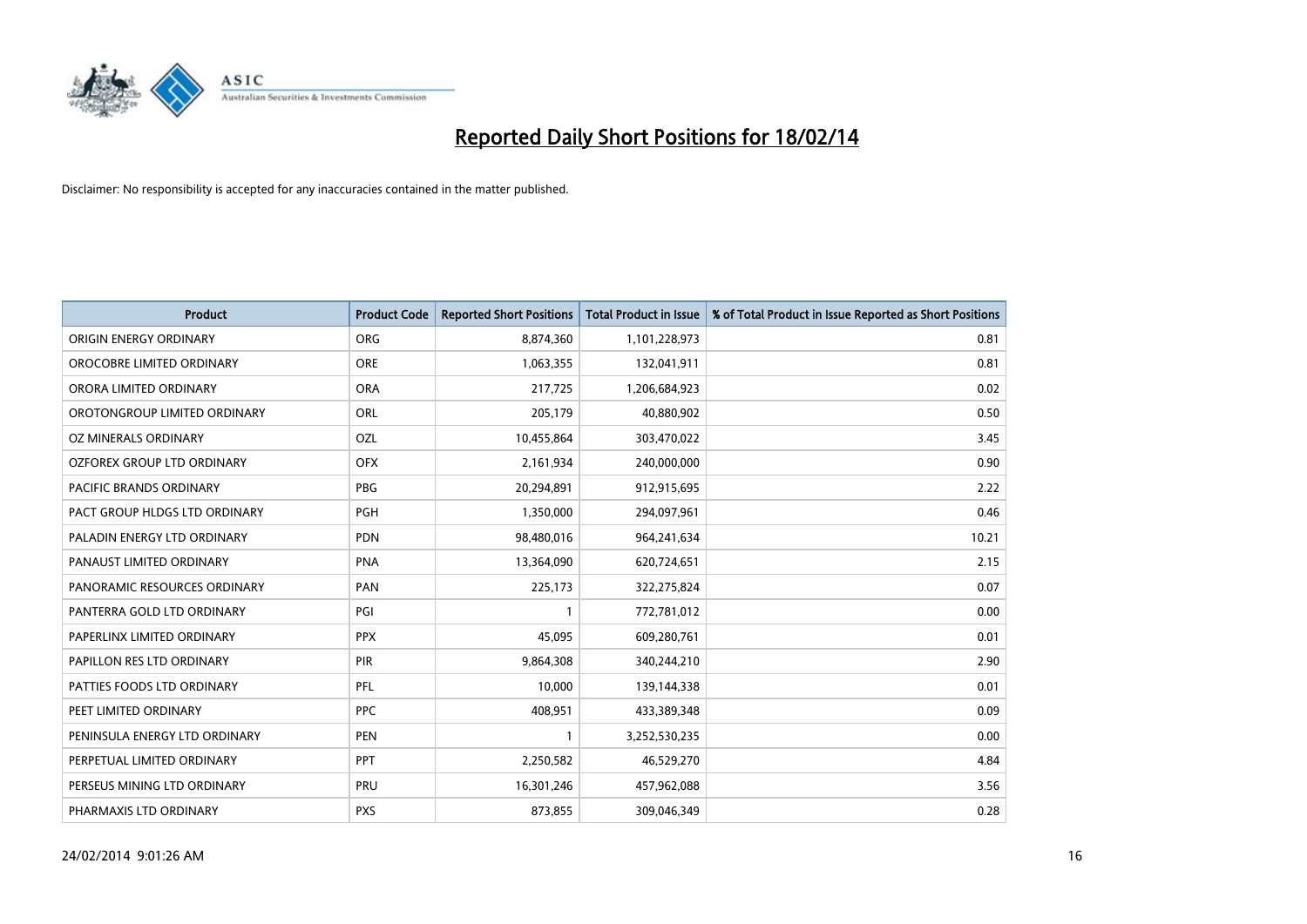

| <b>Product</b>                      | <b>Product Code</b> | <b>Reported Short Positions</b> | <b>Total Product in Issue</b> | % of Total Product in Issue Reported as Short Positions |
|-------------------------------------|---------------------|---------------------------------|-------------------------------|---------------------------------------------------------|
| PHOSPHAGENICS LTD. ORDINARY         | POH                 | 50,000                          | 1,020,465,957                 | 0.00                                                    |
| PLATINUM ASSET ORDINARY             | <b>PTM</b>          | 331,198                         | 578,685,695                   | 0.06                                                    |
| PLATINUM AUSTRALIA ORDINARY         | <b>PLA</b>          | 836,127                         | 504,968,043                   | 0.17                                                    |
| PMP LIMITED ORDINARY                | <b>PMP</b>          | 1,584,873                       | 323,781,124                   | 0.49                                                    |
| PRANA BIOTECHNOLOGY ORDINARY        | PBT                 | 4,780,432                       | 422,659,996                   | 1.13                                                    |
| PREMIER INVESTMENTS ORDINARY        | <b>PMV</b>          | 249,856                         | 155,314,874                   | 0.16                                                    |
| PRIMA BIOMED LTD ORDINARY           | <b>PRR</b>          | 3,479,771                       | 1,228,709,341                 | 0.28                                                    |
| PRIMARY HEALTH CARE ORDINARY        | <b>PRY</b>          | 17,087,712                      | 504,956,647                   | 3.38                                                    |
| PRIME MEDIA GRP LTD ORDINARY        | <b>PRT</b>          | 1,452,283                       | 366,330,303                   | 0.40                                                    |
| <b>QANTAS AIRWAYS ORDINARY</b>      | QAN                 | 67,936,534                      | 2,196,330,250                 | 3.09                                                    |
| <b>OBE INSURANCE GROUP ORDINARY</b> | <b>OBE</b>          | 17,146,187                      | 1,248,704,599                 | 1.37                                                    |
| ORXPHARMA LTD ORDINARY              | QRX                 | 66,492                          | 164,115,969                   | 0.04                                                    |
| <b>QUBE HOLDINGS LTD ORDINARY</b>   | <b>QUB</b>          | 15,752,898                      | 931,433,499                   | 1.69                                                    |
| RAMELIUS RESOURCES ORDINARY         | <b>RMS</b>          | 169,047                         | 365,380,380                   | 0.05                                                    |
| RAMSAY HEALTH CARE ORDINARY         | <b>RHC</b>          | 2,313,819                       | 202,081,252                   | 1.14                                                    |
| <b>RCR TOMLINSON ORDINARY</b>       | <b>RCR</b>          | 519,822                         | 136,696,590                   | 0.38                                                    |
| <b>REA GROUP ORDINARY</b>           | <b>REA</b>          | 795,868                         | 131,714,699                   | 0.60                                                    |
| RECALL HOLDINGS LTD ORDINARY        | <b>REC</b>          | 851,380                         | 312,836,448                   | 0.27                                                    |
| <b>RECKON LIMITED ORDINARY</b>      | <b>RKN</b>          | 153,129                         | 126,913,066                   | 0.12                                                    |
| <b>RED 5 LIMITED ORDINARY</b>       | <b>RED</b>          | 162,100                         | 759,451,008                   | 0.02                                                    |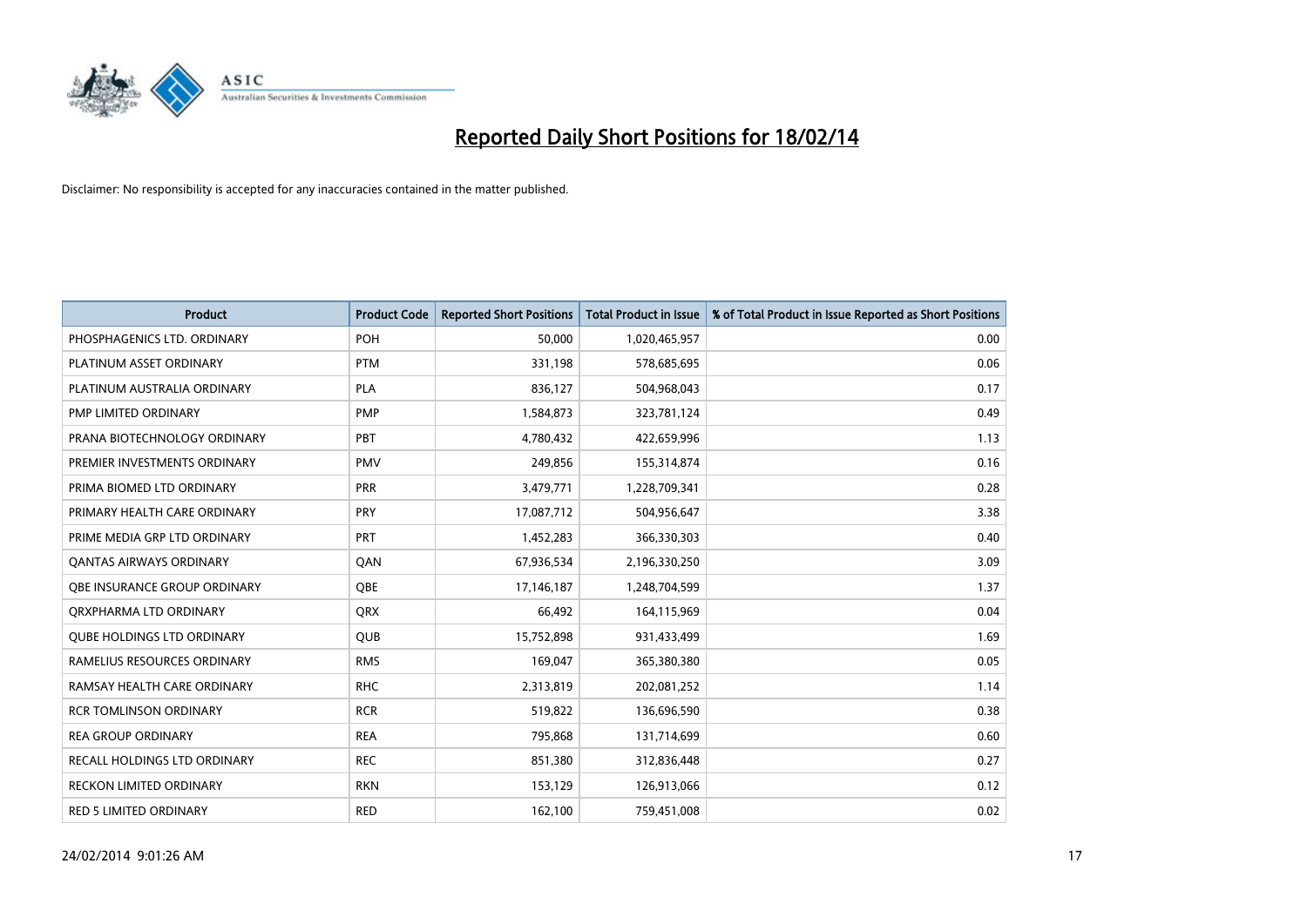

| Product                             | <b>Product Code</b> | <b>Reported Short Positions</b> | <b>Total Product in Issue</b> | % of Total Product in Issue Reported as Short Positions |
|-------------------------------------|---------------------|---------------------------------|-------------------------------|---------------------------------------------------------|
| <b>RED FORK ENERGY ORDINARY</b>     | <b>RFE</b>          | 3,525,345                       | 501,051,719                   | 0.70                                                    |
| REDBANK ENERGY LTD ORDINARY         | AEJ                 | 13                              | 786,287                       | 0.00                                                    |
| REECE AUSTRALIA LTD. ORDINARY       | <b>REH</b>          | 414                             | 99,600,000                    | 0.00                                                    |
| REED RESOURCES LTD ORDINARY         | <b>RDR</b>          | 250,000                         | 523,453,895                   | 0.05                                                    |
| <b>REGIS RESOURCES ORDINARY</b>     | <b>RRL</b>          | 14,129,846                      | 498,016,225                   | 2.84                                                    |
| RESMED INC CDI 10:1                 | <b>RMD</b>          | 34,150,620                      | 1,415,926,590                 | 2.41                                                    |
| <b>RESOLUTE MINING ORDINARY</b>     | <b>RSG</b>          | 7,345,852                       | 641,189,223                   | 1.15                                                    |
| RESOURCE EQUIP LTD ORDINARY         | <b>RQL</b>          | 50,000                          | 251,131,629                   | 0.02                                                    |
| <b>RESOURCE GENERATION ORDINARY</b> | <b>RES</b>          | 224,300                         | 581,380,338                   | 0.04                                                    |
| RETAIL FOOD GROUP ORDINARY          | <b>RFG</b>          | 3,326,064                       | 144,049,390                   | 2.31                                                    |
| REX MINERALS LIMITED ORDINARY       | <b>RXM</b>          | 1,666,876                       | 188,907,284                   | 0.88                                                    |
| <b>RIDLEY CORPORATION ORDINARY</b>  | <b>RIC</b>          | 72,863                          | 307,817,071                   | 0.02                                                    |
| RIO TINTO LIMITED ORDINARY          | <b>RIO</b>          | 5,551,849                       | 435,758,720                   | 1.27                                                    |
| ROBUST RESOURCES ORDINARY           | <b>ROL</b>          | 4,000                           | 102,830,646                   | 0.00                                                    |
| ROC OIL COMPANY ORDINARY            | <b>ROC</b>          | 773,444                         | 686,461,740                   | 0.11                                                    |
| ROYAL WOLF HOLDINGS ORDINARY        | <b>RWH</b>          | 192,532                         | 100,387,052                   | 0.19                                                    |
| RURALCO HOLDINGS ORDINARY           | <b>RHL</b>          | 1,000                           | 62,711,592                    | 0.00                                                    |
| RUSSAUSEMIGOVBONDETF ETF UNITS      | <b>RSM</b>          | 1,378                           | 906,081                       | 0.15                                                    |
| <b>RXP SERVICES LTD ORDINARY</b>    | <b>RXP</b>          | 37,858                          | 128,462,317                   | 0.03                                                    |
| SAI GLOBAL LIMITED ORDINARY         | SAI                 | 8,904,440                       | 210,751,657                   | 4.23                                                    |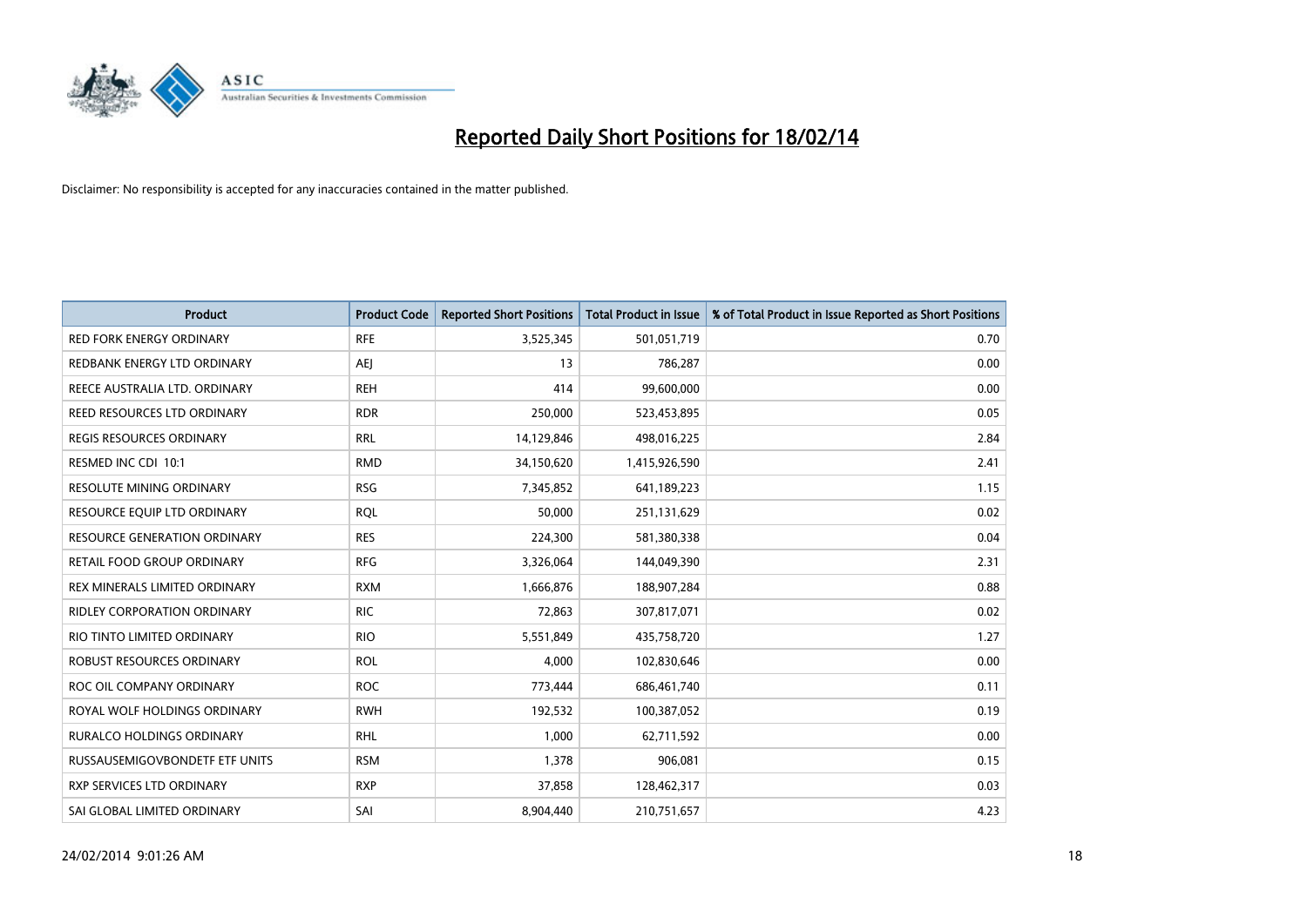

| <b>Product</b>                           | <b>Product Code</b> | <b>Reported Short Positions</b> | <b>Total Product in Issue</b> | % of Total Product in Issue Reported as Short Positions |
|------------------------------------------|---------------------|---------------------------------|-------------------------------|---------------------------------------------------------|
| SALMAT LIMITED ORDINARY                  | <b>SLM</b>          | 998                             | 159,812,799                   | 0.00                                                    |
| SAMSON OIL & GAS LTD ORDINARY            | <b>SSN</b>          | 8,978,000                       | 2,547,627,193                 | 0.35                                                    |
| SANDFIRE RESOURCES ORDINARY              | <b>SFR</b>          | 1,235,040                       | 155,640,968                   | 0.79                                                    |
| <b>SANTOS LTD ORDINARY</b>               | <b>STO</b>          | 4,644,801                       | 970,266,728                   | 0.48                                                    |
| SARACEN MINERAL ORDINARY                 | <b>SAR</b>          | 986,597                         | 595,263,186                   | 0.17                                                    |
| SCA PROPERTY GROUP STAPLED SECURITIES    | SCP                 | 40,744,970                      | 648,628,320                   | 6.28                                                    |
| SEDGMAN LIMITED ORDINARY                 | SDM                 | 130,942                         | 223,224,636                   | 0.06                                                    |
| SEEK LIMITED ORDINARY                    | <b>SEK</b>          | 11,104,318                      | 339,167,526                   | 3.27                                                    |
| SELECT HARVESTS ORDINARY                 | SHV                 | 49,759                          | 57,815,720                    | 0.09                                                    |
| SENEX ENERGY LIMITED ORDINARY            | SXY                 | 7,536,422                       | 1,145,008,917                 | 0.66                                                    |
| SERVCORP LIMITED ORDINARY                | SRV                 | 17,419                          | 98,432,275                    | 0.02                                                    |
| SERVICE STREAM ORDINARY                  | SSM                 | 30                              | 284,443,570                   | 0.00                                                    |
| SEVEN GROUP HOLDINGS ORDINARY            | <b>SVW</b>          | 3,464,218                       | 308,160,281                   | 1.12                                                    |
| SEVEN WEST MEDIA LTD ORDINARY            | <b>SWM</b>          | 7,906,340                       | 999,160,872                   | 0.79                                                    |
| SIGMA PHARMACEUTICAL ORDINARY            | <b>SIP</b>          | 10,147,045                      | 1,119,954,243                 | 0.91                                                    |
| SILEX SYSTEMS ORDINARY                   | <b>SLX</b>          | 2,844,140                       | 170,367,734                   | 1.67                                                    |
| SILVER CHEF LIMITED ORDINARY             | SIV                 | 97,671                          | 29,333,629                    | 0.33                                                    |
| SILVER LAKE RESOURCE ORDINARY            | <b>SLR</b>          | 26,056,507                      | 437,594,758                   | 5.95                                                    |
| SIMS METAL MGMT LTD ORDINARY             | SGM                 | 12,688,939                      | 204,439,083                   | 6.21                                                    |
| SINGAPORE TELECOMM. CHESS DEPOSITARY INT | SGT                 | 8,896,641                       | 152,192,407                   | 5.85                                                    |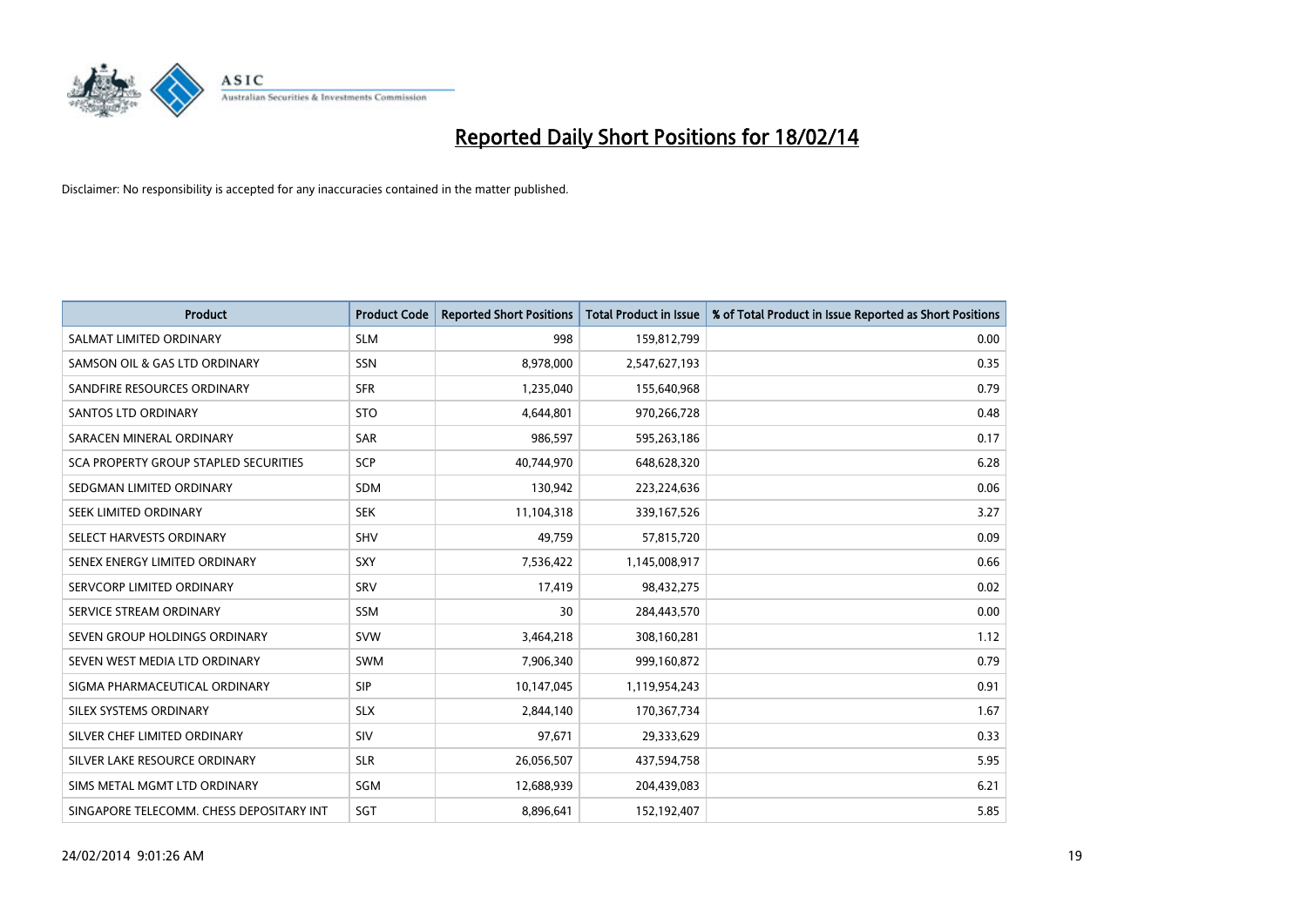

| <b>Product</b>                           | <b>Product Code</b> | <b>Reported Short Positions</b> | <b>Total Product in Issue</b> | % of Total Product in Issue Reported as Short Positions |
|------------------------------------------|---------------------|---------------------------------|-------------------------------|---------------------------------------------------------|
| SINO GAS ENERGY ORDINARY                 | <b>SEH</b>          | 156,314                         | 1,530,457,040                 | 0.01                                                    |
| SIRIUS RESOURCES NL ORDINARY             | <b>SIR</b>          | 10,471,606                      | 261,930,167                   | 4.00                                                    |
| SIRTEX MEDICAL ORDINARY                  | <b>SRX</b>          | 80,608                          | 56,108,439                    | 0.14                                                    |
| SKILLED GROUP LTD ORDINARY               | <b>SKE</b>          | 2,421,756                       | 235,254,496                   | 1.03                                                    |
| <b>SKY NETWORK ORDINARY</b>              | <b>SKT</b>          | 101,546                         | 389,139,785                   | 0.03                                                    |
| SKYCITY ENT GRP LTD ORDINARY             | <b>SKC</b>          | 469,274                         | 580,016,676                   | 0.08                                                    |
| <b>SLATER &amp; GORDON ORDINARY</b>      | SGH                 | 1,088,890                       | 202,481,656                   | 0.54                                                    |
| SMS MANAGEMENT, ORDINARY                 | <b>SMX</b>          | 3,307,107                       | 70,099,763                    | 4.72                                                    |
| SOMNOMED LIMITED ORDINARY                | SOM                 | 20,000                          | 44,723,576                    | 0.04                                                    |
| SONIC HEALTHCARE ORDINARY                | <b>SHL</b>          | 4,577,223                       | 400,746,556                   | 1.14                                                    |
| SOUL PATTINSON (W.H) ORDINARY            | SOL                 | 57,954                          | 239,395,320                   | 0.02                                                    |
| SOUTH BOULDER MINES ORDINARY             | <b>STB</b>          | 1                               | 128,327,826                   | 0.00                                                    |
| SP AUSNET STAPLED SECURITIES             | <b>SPN</b>          | 72,206,766                      | 3,386,607,080                 | 2.13                                                    |
| SPARK INFRASTRUCTURE STAPLED NOTE & UNIT | SKI                 | 60,845,913                      | 1,326,734,264                 | 4.59                                                    |
| SPDR 200 FUND ETF UNITS                  | <b>STW</b>          | 21,690                          | 45,626,368                    | 0.05                                                    |
| SPDR 200 RESOURCES ETF UNITS             | <b>OZR</b>          | 65,000                          | 1,601,962                     | 4.06                                                    |
| SPDR SMALL ORDS ETF UNITS                | SSO                 | 178,018                         | 801,304                       | 22.22                                                   |
| SPECIALTY FASHION ORDINARY               | <b>SFH</b>          | 49,994                          | 192,236,121                   | 0.03                                                    |
| ST BARBARA LIMITED ORDINARY              | <b>SBM</b>          | 16,935,277                      | 488,074,077                   | 3.47                                                    |
| STARPHARMA HOLDINGS ORDINARY             | SPL                 | 14.259.618                      | 284,654,680                   | 5.01                                                    |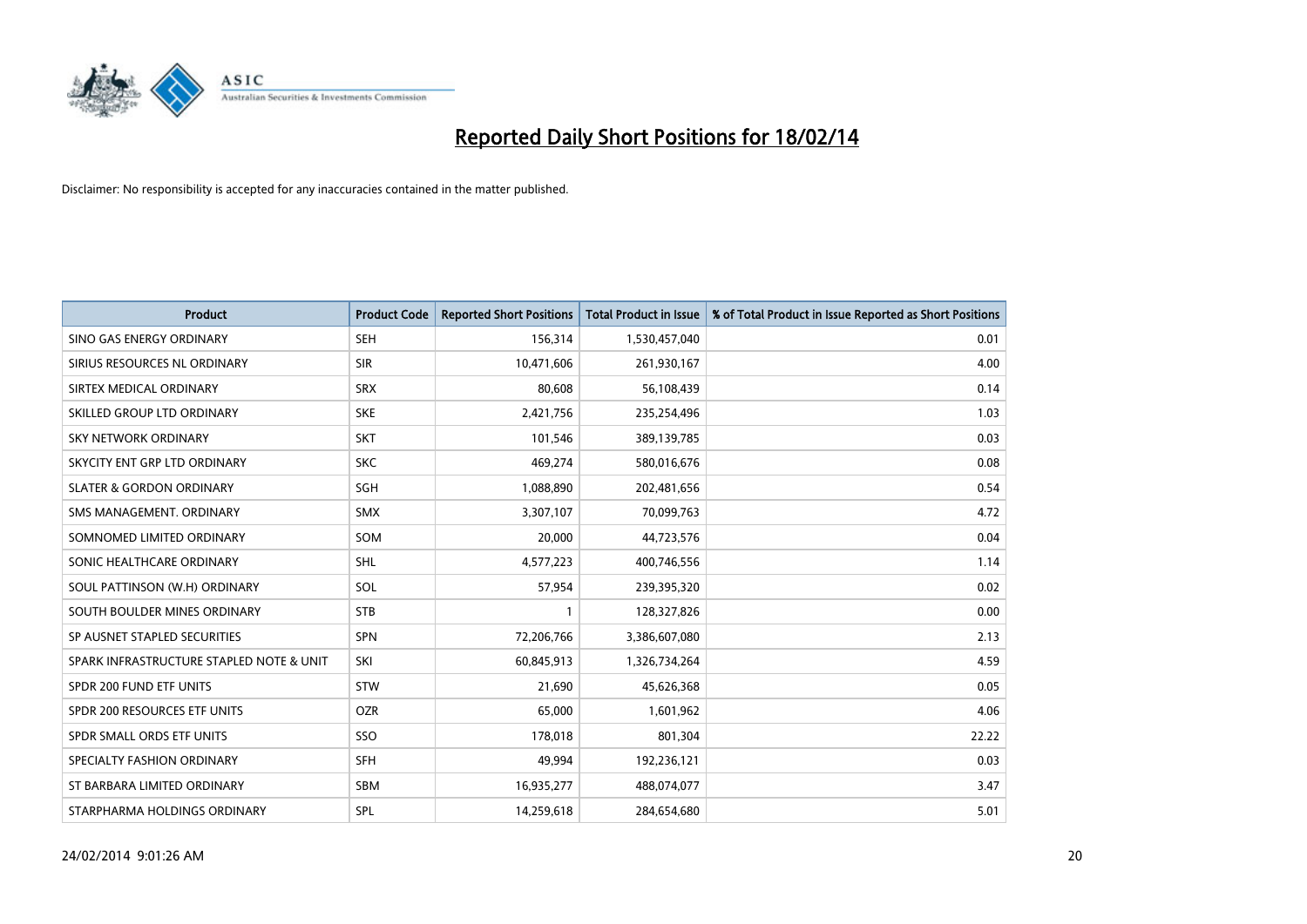

| <b>Product</b>                       | <b>Product Code</b> | <b>Reported Short Positions</b> | <b>Total Product in Issue</b> | % of Total Product in Issue Reported as Short Positions |
|--------------------------------------|---------------------|---------------------------------|-------------------------------|---------------------------------------------------------|
| STEADFAST GROUP LTD ORDINARY         | <b>SDF</b>          | 1,317,499                       | 500,971,408                   | 0.26                                                    |
| STHN CROSS MEDIA ORDINARY            | <b>SXL</b>          | 3,907,385                       | 705,099,800                   | 0.55                                                    |
| STOCKLAND UNITS/ORD STAPLED          | SGP                 | 16,305,925                      | 2,305,750,747                 | 0.71                                                    |
| STRAITS RES LTD. ORDINARY            | <b>SRQ</b>          | 28,747                          | 1,217,730,293                 | 0.00                                                    |
| STRIKE ENERGY LTD ORDINARY           | <b>STX</b>          | 5,000                           | 706,519,664                   | 0.00                                                    |
| STW COMMUNICATIONS ORDINARY          | SGN                 | 744,471                         | 403,828,512                   | 0.18                                                    |
| SUNCORP GROUP LTD ORDINARY           | <b>SUN</b>          | 3,261,584                       | 1,286,600,980                 | 0.25                                                    |
| SUNDANCE ENERGY ORDINARY             | <b>SEA</b>          | 1,237,831                       | 463,173,668                   | 0.27                                                    |
| SUNDANCE RESOURCES ORDINARY          | SDL                 | 52,827,234                      | 3,079,369,367                 | 1.72                                                    |
| SUNLAND GROUP LTD ORDINARY           | <b>SDG</b>          | 18,391                          | 181,710,087                   | 0.01                                                    |
| SUPER RET REP LTD ORDINARY           | SUL                 | 3,705,797                       | 196,731,620                   | 1.88                                                    |
| SYD AIRPORT STAPLED US PROHIBIT.     | <b>SYD</b>          | 24,624,384                      | 2,216,216,041                 | 1.11                                                    |
| SYRAH RESOURCES ORDINARY             | <b>SYR</b>          | 3,508,767                       | 162,385,614                   | 2.16                                                    |
| <b>TABCORP HOLDINGS LTD ORDINARY</b> | <b>TAH</b>          | 20,462,100                      | 754,274,706                   | 2.71                                                    |
| TANAMI GOLD NL ORDINARY              | <b>TAM</b>          | 100,000                         | 1,175,097,046                 | 0.01                                                    |
| TAP OIL LIMITED ORDINARY             | <b>TAP</b>          | 308,535                         | 242,237,221                   | 0.13                                                    |
| TASSAL GROUP LIMITED ORDINARY        | <b>TGR</b>          | 33,285                          | 146,507,029                   | 0.02                                                    |
| <b>TATTS GROUP LTD ORDINARY</b>      | <b>TTS</b>          | 8,693,312                       | 1,417,117,821                 | 0.61                                                    |
| <b>TECHNOLOGY ONE ORDINARY</b>       | <b>TNE</b>          | 5,055                           | 307,751,455                   | 0.00                                                    |
| TELECOM CORPORATION ORDINARY         | <b>TEL</b>          | 11,495,300                      | 1,824,150,788                 | 0.63                                                    |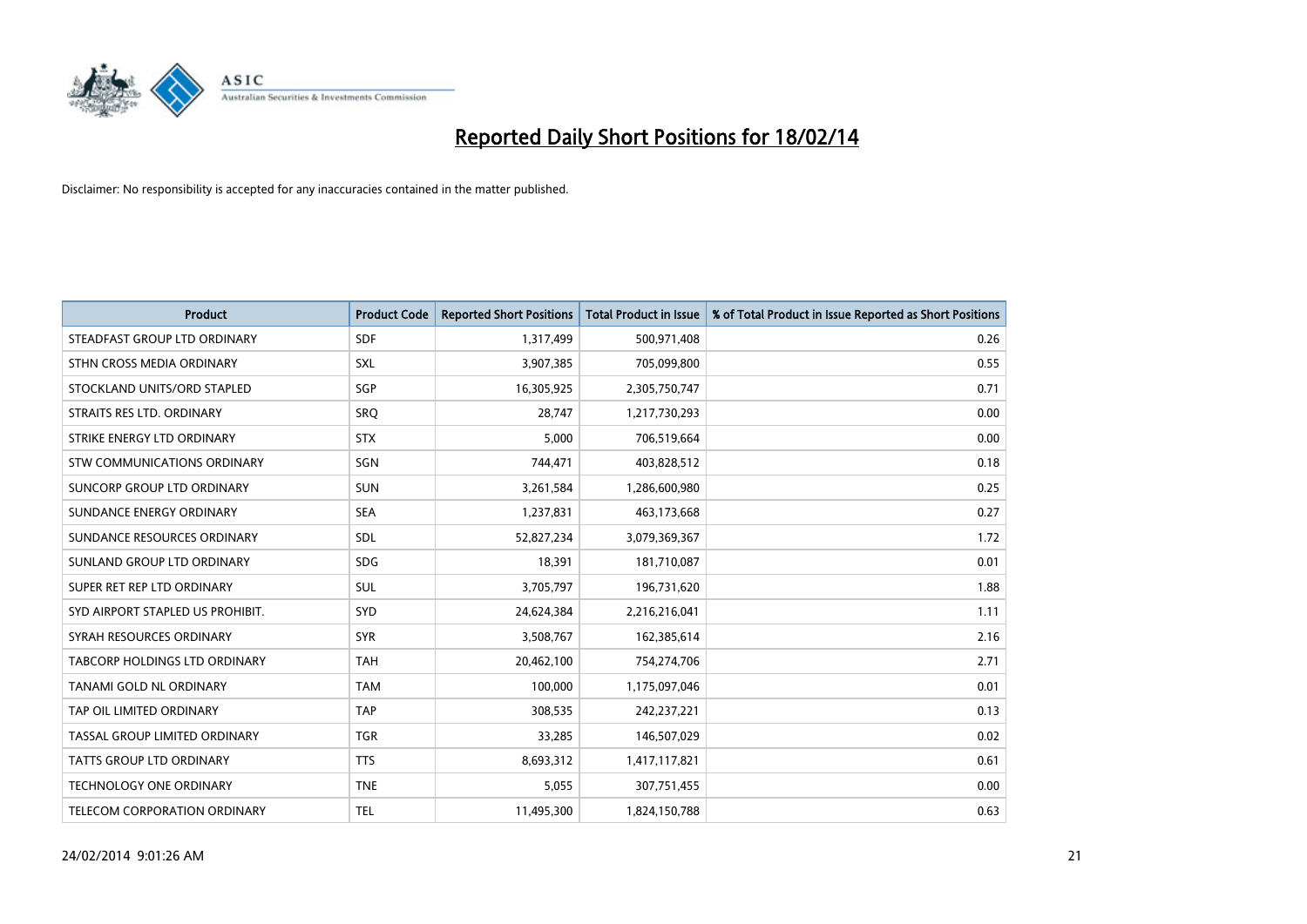

| <b>Product</b>                        | <b>Product Code</b> | <b>Reported Short Positions</b> | <b>Total Product in Issue</b> | % of Total Product in Issue Reported as Short Positions |
|---------------------------------------|---------------------|---------------------------------|-------------------------------|---------------------------------------------------------|
| <b>TELSTRA CORPORATION, ORDINARY</b>  | <b>TLS</b>          | 46,979,704                      | 12,443,074,357                | 0.38                                                    |
| TEN NETWORK HOLDINGS ORDINARY         | <b>TEN</b>          | 147,537,317                     | 2,629,185,201                 | 5.61                                                    |
| TERANGA GOLD CORP CDI 1:1             | <b>TGZ</b>          | 357,450                         | 109,048,271                   | 0.33                                                    |
| THE REJECT SHOP ORDINARY              | <b>TRS</b>          | 1,697,013                       | 28,826,248                    | 5.89                                                    |
| THORN GROUP LIMITED ORDINARY          | <b>TGA</b>          | 301,366                         | 149,494,813                   | 0.20                                                    |
| <b>TIGER RESOURCES ORDINARY</b>       | <b>TGS</b>          | 1,047,048                       | 803,311,695                   | 0.13                                                    |
| TITAN ENERGY SERVICE ORDINARY         | <b>TTN</b>          | 44,209                          | 48,866,894                    | 0.09                                                    |
| TOLL HOLDINGS LTD ORDINARY            | <b>TOL</b>          | 31,563,689                      | 717,133,875                   | 4.40                                                    |
| TOX FREE SOLUTIONS ORDINARY           | <b>TOX</b>          | 1,938,561                       | 133,242,359                   | 1.45                                                    |
| TPG TELECOM LIMITED ORDINARY          | <b>TPM</b>          | 1,336,490                       | 793,808,141                   | 0.17                                                    |
| TRADE ME GROUP ORDINARY               | <b>TME</b>          | 667,260                         | 396,548,005                   | 0.17                                                    |
| <b>TRANSFIELD SERVICES ORDINARY</b>   | <b>TSE</b>          | 31,291,227                      | 512,457,716                   | 6.11                                                    |
| TRANSPACIFIC INDUST. ORDINARY         | <b>TPI</b>          | 21,102,189                      | 1,578,786,704                 | 1.34                                                    |
| TRANSURBAN GROUP TRIPLE STAPLED SEC.  | TCL                 | 3,709,504                       | 1,486,013,648                 | 0.25                                                    |
| <b>TREASURY GROUP ORDINARY</b>        | <b>TRG</b>          | 17,779                          | 23,070,755                    | 0.08                                                    |
| TREASURY WINE ESTATE ORDINARY         | <b>TWE</b>          | 33,212,859                      | 647,227,144                   | 5.13                                                    |
| TROY RESOURCES LTD ORDINARY           | <b>TRY</b>          | 1,061,534                       | 168,486,562                   | 0.63                                                    |
| TWENTY-FIRST FOX INC A NON-VOTING CDI | <b>FOXLV</b>        | 296,230                         | 10,664,208                    | 2.78                                                    |
| TWENTY-FIRST FOX INC B VOTING CDI     | <b>FOX</b>          | 1,732,394                       | 188,594,825                   | 0.92                                                    |
| UGL LIMITED ORDINARY                  | UGL                 | 26,112,175                      | 166,511,240                   | 15.68                                                   |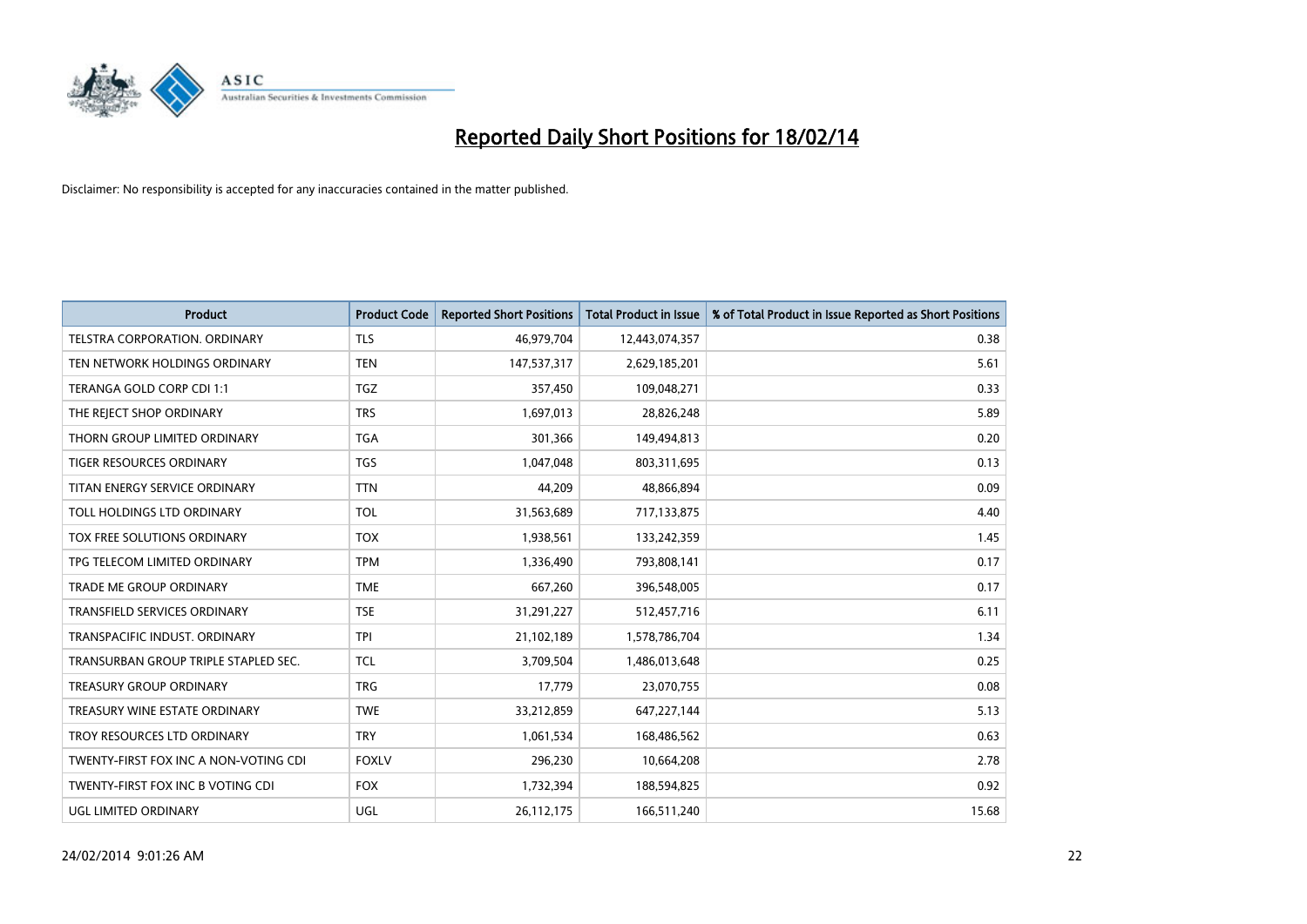

| <b>Product</b>                       | <b>Product Code</b> | <b>Reported Short Positions</b> | <b>Total Product in Issue</b> | % of Total Product in Issue Reported as Short Positions |
|--------------------------------------|---------------------|---------------------------------|-------------------------------|---------------------------------------------------------|
| UNILIFE CORPORATION CDI 6:1          | <b>UNS</b>          | 455                             | 268,224,054                   | 0.00                                                    |
| UXC LIMITED ORDINARY                 | <b>UXC</b>          | 1,043,727                       | 320,551,687                   | 0.33                                                    |
| <b>VEDA GROUP LTD ORDINARY</b>       | <b>VED</b>          | 2,569,074                       | 842,055,406                   | 0.31                                                    |
| VILLAGE ROADSHOW LTD ORDINARY        | <b>VRL</b>          | 832,833                         | 159,493,510                   | 0.52                                                    |
| <b>VIRGIN AUS HLDG LTD ORDINARY</b>  | <b>VAH</b>          | 82,463,223                      | 3,514,807,839                 | 2.35                                                    |
| <b>VIRTUS HEALTH LTD ORDINARY</b>    | <b>VRT</b>          | 2,207,135                       | 79,536,601                    | 2.77                                                    |
| <b>VISION EYE INSTITUTE ORDINARY</b> | <b>VEI</b>          | 735,328                         | 160,759,740                   | 0.46                                                    |
| <b>VOCATION LTD ORDINARY</b>         | <b>VET</b>          | 9,263,549                       | 200,000,000                   | 4.63                                                    |
| <b>WATPAC LIMITED ORDINARY</b>       | <b>WTP</b>          | 2,843                           | 184,332,526                   | 0.00                                                    |
| WEBIET LIMITED ORDINARY              | <b>WEB</b>          | 2,781,583                       | 79,397,959                    | 3.50                                                    |
| <b>WESFARMERS LIMITED ORDINARY</b>   | <b>WES</b>          | 4,998,831                       | 1,143,274,951                 | 0.44                                                    |
| <b>WESTERN AREAS LTD ORDINARY</b>    | <b>WSA</b>          | 26,992,636                      | 196,862,806                   | 13.71                                                   |
| WESTERN DESERT RES. ORDINARY         | <b>WDR</b>          | 3,431,480                       | 500,040,257                   | 0.69                                                    |
| WESTFIELD GROUP ORD/UNIT STAPLED SEC | <b>WDC</b>          | 6,234,662                       | 2,113,501,814                 | 0.29                                                    |
| WESTFIELD RETAIL TST UNIT STAPLED    | <b>WRT</b>          | 21,706,755                      | 2,979,214,029                 | 0.73                                                    |
| <b>WESTPAC BANKING CORP ORDINARY</b> | <b>WBC</b>          | 19,815,746                      | 3,109,048,309                 | 0.64                                                    |
| WHITE ENERGY COMPANY ORDINARY        | <b>WEC</b>          | 1,659,422                       | 322,974,494                   | 0.51                                                    |
| <b>WHITEHAVEN COAL ORDINARY</b>      | <b>WHC</b>          | 62,917,226                      | 1,025,692,710                 | 6.13                                                    |
| WINDIMURRA VANADIUM ORDINARY         | <b>WVL</b>          | 20,461                          | 19,284,366                    | 0.11                                                    |
| WOODSIDE PETROLEUM ORDINARY          | <b>WPL</b>          | 5,319,297                       | 823,910,657                   | 0.65                                                    |